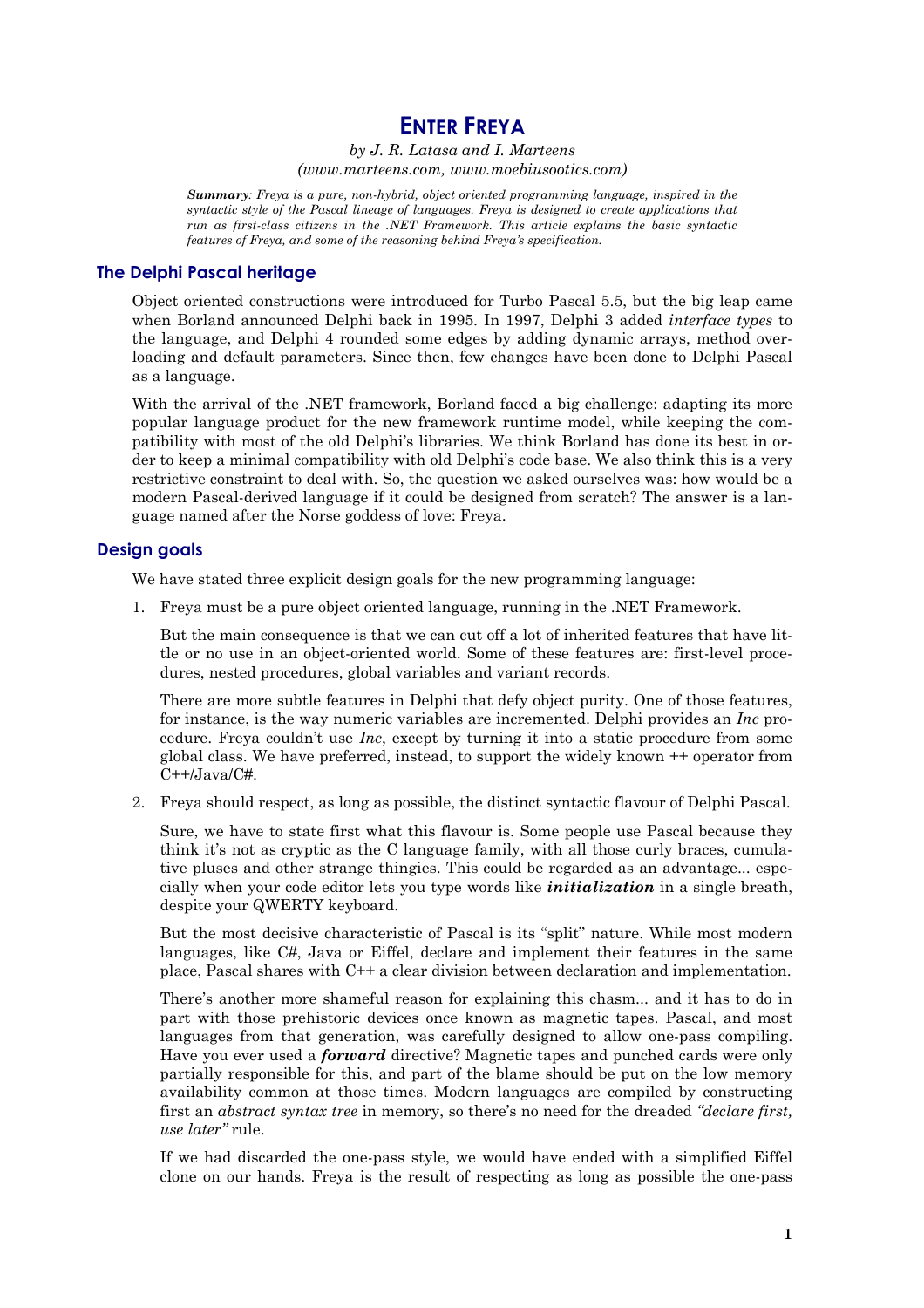<span id="page-1-0"></span>heritage of Pascal: no need to "declare first". Nevertheless, class members are implemented in a separate **implementation** section, which could contain other implementation details for a class.

3. Freva must fit neatly into the .NET framework as a first-class citizen.

This is a two-way requirement. It means, on one hand, that Freya classes and applications should be able to use every feature from the Common Language Runtime (CLR) other languages enjoy. Moreover, these features should be used in a natural way. A clear example of what we'll be avoiding is the support by Delphi of operator overloading: while Delphi v8 allows it, it forces the programmer to define the operator using the literal name associated to the operator, instead of the own operator.

On the other side, new features may be added as long as their impact on other .NET languages is acceptable. Freya classes should be accessible from other .NET programming languages. We do not pretend to attract programmers to Freya and then keep them prisoners as a consequence of using advanced Freya features not supported by the mainstream languages. As Zen has it: you can hold a coin in your hand by closing your fist, but also by turning the hand palm up.

The truth is that our third requirement is very demanding. It means that the design of Freva should not deviate too much from the core .NET object model. But that's not our goal, neither... at least for this first version.

#### The entry point: no more programs

We will proceed top-down, starting with the high level syntactic structures. As a matter of fact, these high level features will endure most of the simplifications needed to make Freva a streamlined language.

The first victim of the scissors will be the classic **program** construction. Let's face it: **program** is a relic from the old good structured programming times. The very existence of **program** forces Delphi to define three additional keywords and their associated structures: *library* and *package*, in order to match *program*'s role for Delphi DLLs and component libraries, and *unit*, for the modular compilation ... err... unit.

This way, **program** disappears and it is substituted by a *Main* static function, as in C#. The following listing shows a basic Hello World console application in Freya:

```
using System<sup>.</sup>
namespace Freya.Hello.World;
implementation
    method Main(Args: Array[String]);
    begin
        Console.WriteLine('Hello, Freya!');
    end:
```
end.

An anonymous implementation section automatically generates an internal static class, so the above code is equivalent to this other one:

```
using System:
namespace Freya.Hello.World;
nuhlic_InternalClass = static class
    private
        method Main(Args: Array[String]);
    and \cdotimplementation for _InternalClass is
    method Main(Args: Array[String]);
    begin
        Console.WriteLine('Hello, Freya!');
    end:
end.
```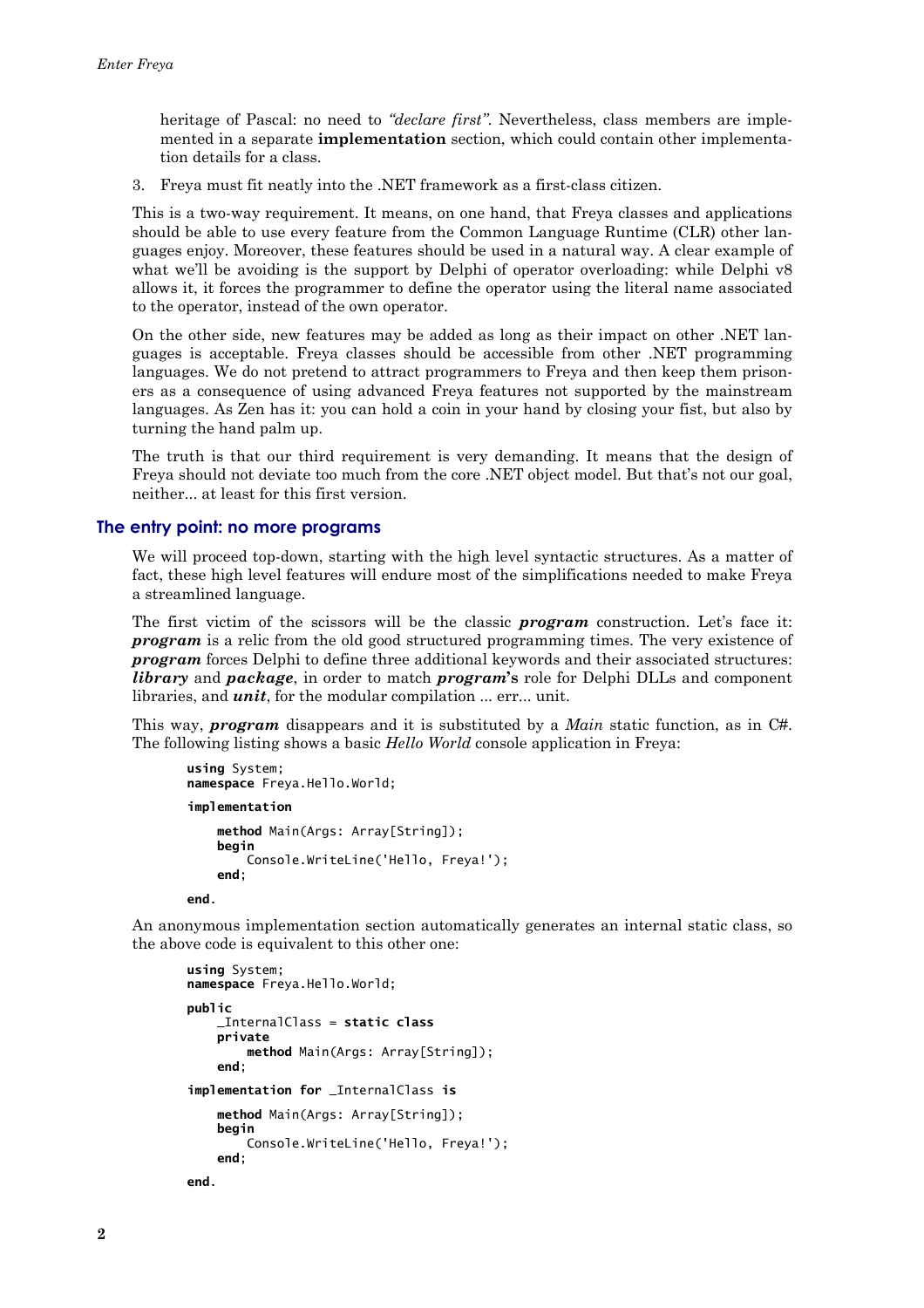<span id="page-2-0"></span>Ok, this is a little longer than its  $C#$  or Pascal equivalents, but this is not the code you'll be writing more frequently. Anyway, this is an almost literal translation of the empty console application template generated by Visual C# 2005.

Though we considered several alternatives to the *Main* function's protocol, we found most of them functionally equivalent to ours, or plainly bizarre. Eiffel applications, for instance, starts their execution by constructing an instance of a class marked as the *system root* from outside of the code. The practical consequences of this design are a bunch of ad hoc classes with no further goal than serving as the starting point of an application.

#### **Namespaces**

Delphi units do not fit well in the .NET framework. Units were designed as the smallest compilable language module, but there's nothing alike in .NET. When a .NET project is compiled, all its source files are merged together before proceeding. There's a compiled entity below assemblies: the .NET module. But there is a performance penalty when an assembly is divided in physically independent modules and, in any case, modules are neither a good equivalent for Pascal's compiled units.

In other words:

- 1. Delphi identifies units and files.
- 2. Delphi.NET v8 identifies namespaces with units. That's plainly wrong. A modest size component library written in Delphi 8 would contain a namespace for each single unit in the project. It's amazing that such a flaw in design were featured by a commercial product.
- 3. Delphi, NET v2005 tried to ameliorate this situation, synthesizing the namespace from dotted unit names by dropping the last identifier. If you compile a unit named  $X, Y, Z$  in Delphi 2005, all its content will belong to a  $X$ . Y namespace. This is better, but it is still just a clever trick to disguise a wrong design decision.

It's funny that the Delphi 2005 approach is gentler with a C# programmer who uses a Delphi component, since he only needs to know about the namespace, than with a Delphi programmer, who's forced to remember both the namespace and the unit name.

Freya throws away Delphi's unit structure and conforms to the more natural model so successfully featured by C#: namespaces are logical entities not bound to any physical model. One file may contain more than a namespace, and namespace features can be defined across more than one file, and even across several assemblies.

A basic Freya source file could be like this:

```
namespace Freya.Containers;
    // Features for the Freya. Containers namespace...
end
```
When more than one namespace is defined in the same file, their closing **end**'s are consolidated:

```
namespace Freya.Containers;
namespace Freya. Containers. HashTables;
end
```
You could even reopen an already closed namespace in the same file.

Let's focus now in namespace structure. Although Wirth's Pascal didn't support units, the syntax for this feature is almost the same in all Pascal inspired languages. They all divide modules in two rigidly shaped parts: an interface and an implementation section. The interface section hosts all public declarations. Among those declarations, we can find class declarations. Inside a class, you will find private, protected and public sections... Now we have detected a minor inconsistency: why do we use *interface/implementation* for units, and *public/protected/private* for classes? The explanation has to do with the way these lan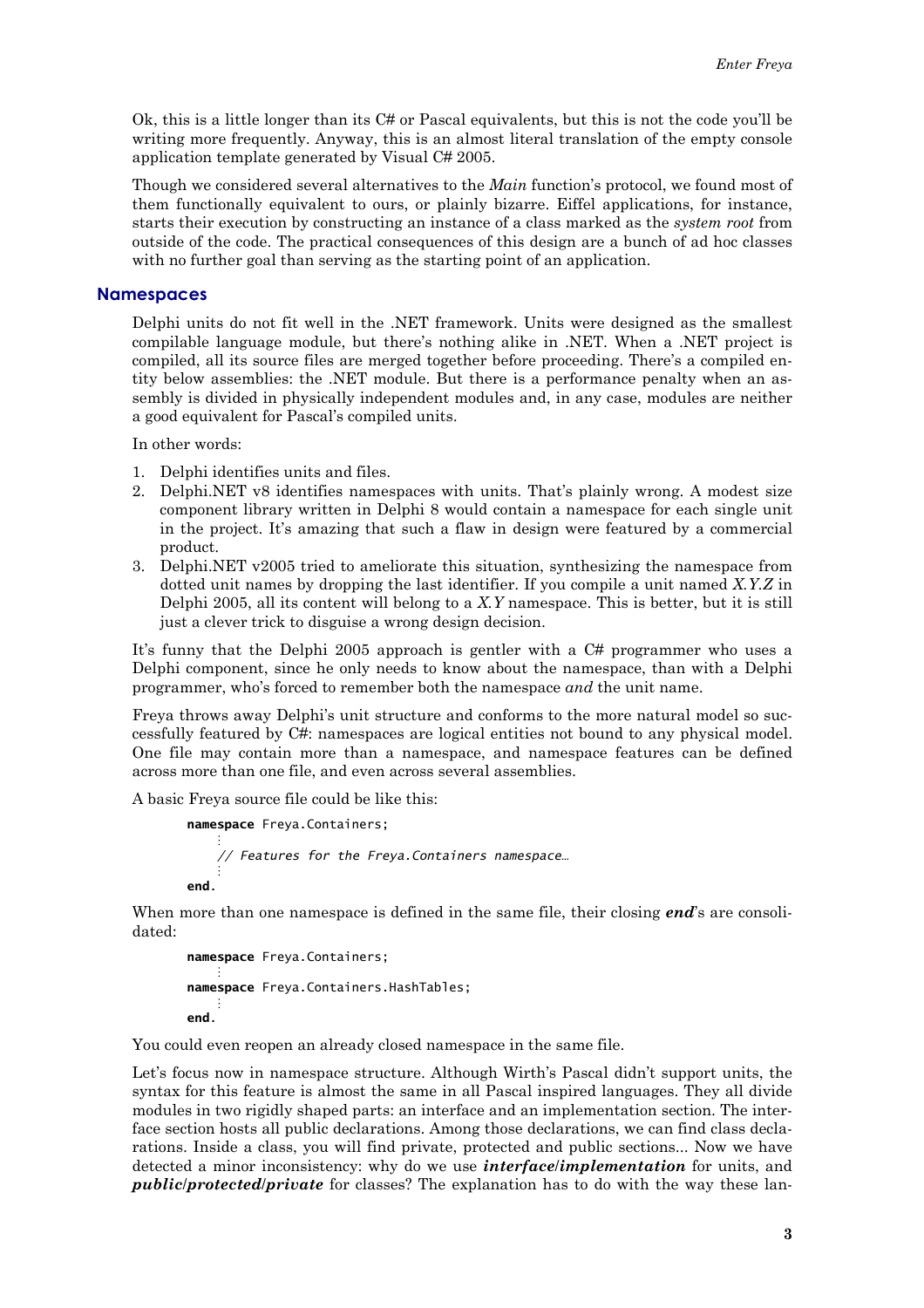<span id="page-3-0"></span>guages evolved. Unit structure was defined back in the era of Structured Programming. Visibility sections in classes, as a matter of fact, imitated the corresponding syntax constructions from  $C++$ .

That's why, in the sake of uniformity, we propose to abandon *interface/implementation* and to substitute them with *public/private*: public namespace sections in Freya hosts public declarations, and *private* is the Freya equivalent of C#'s *internal* declarations. This is the general layout of a namespace in Freya:

```
uses System, System.Data, Freya.DataStructures;
namespace UnitName;
public
    MyClass = classend<sub>1</sub>implementation for MyClass is
    \vdotsend
```
This example shows also a more radical departure from the Pascal syntax; visibility sections inside a Freva namespace can be repeated. This is consistent with the syntax for visibility sections in a class declaration. One use for this feature could be grouping related public or private functionality in different sections:

```
namespace RocketScience;
public
    // Here go all the classes for
    // monitoring the ignition subsystem
public
    // The communication subsystem
private
    // Any needed private classes or types
implementation for RocketEngine is
   // An implementation section for each defined class
end.
```
There are neither *initialization* nor *finalization* sections in a Freya namespace. On one hand, there are no global variables to be initialised. On the other, static fields from a class can be initialised by a static constructor.

#### **Type declarations**

All direct namespace members in .NET languages are type declarations, contrasting with classic Delphi Pascal, which allows constants, type declarations, global variables routines and even labels. There's no need in Freya to prefix type declarations with a type keyword, as in Delphi Pascal. There are six kinds of type declarations: enumerations, delegates, interfaces, records, classes and class references. The following excerpt shows how to declare a simple enumerative type:

// Freya public DOW = (Sunday, Monday, Tuesday, Wednesday, Thursday, Friday, Saturday);

The open parenthesis after the equal sign tells the compiler it is handling an enumerative type declaration. A more sophisticated declaration could be like this:

```
// Freva
public
   BasicColor = (Red = $0000FF, Green = $00FF00, Blue = $FF0000): Cardinal;
```
This time, there are explicit values assigned to enumerative constants, and there's also a base type hint at the end of the declaration. This feature resembles an already existing  $C#$ construction: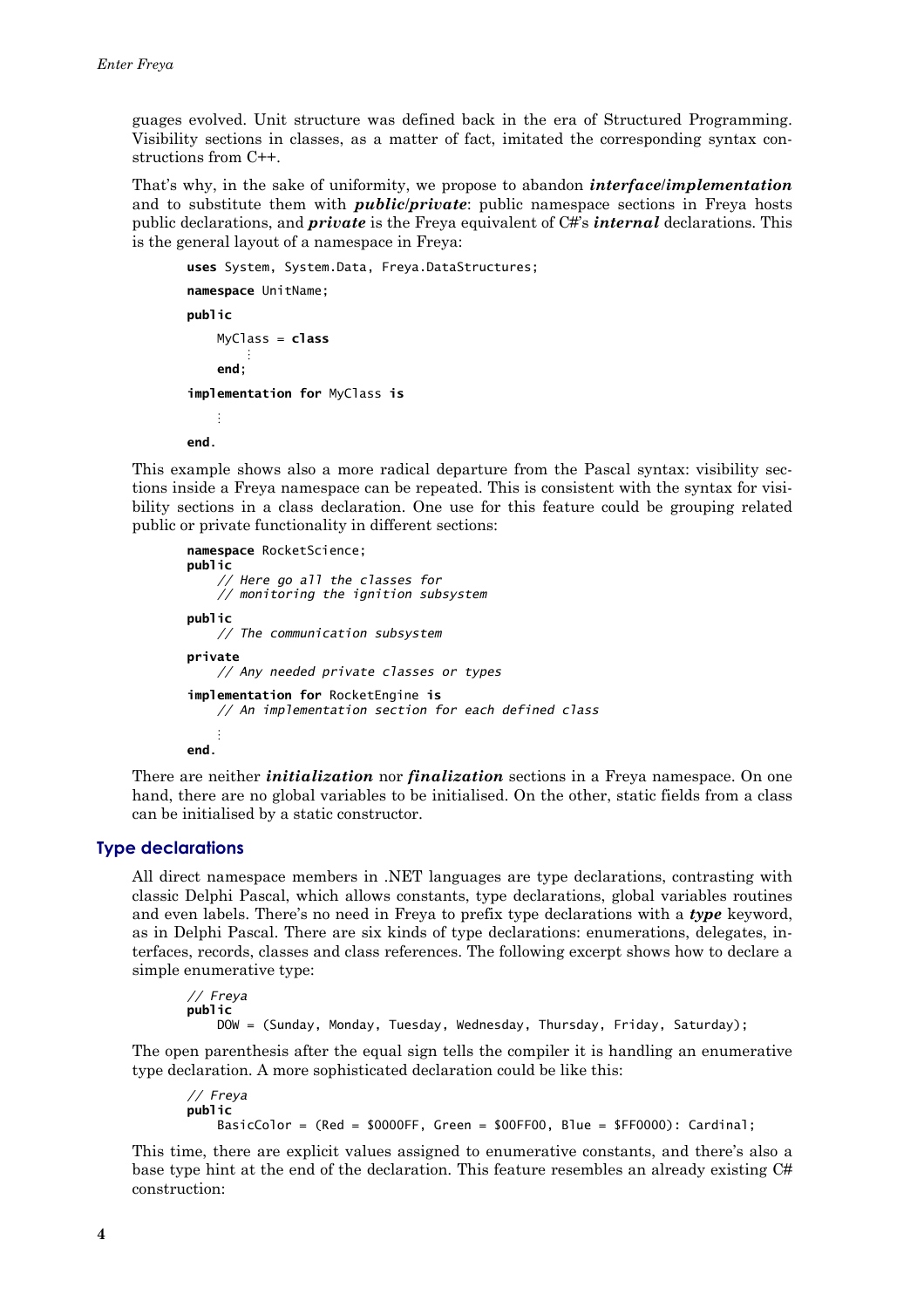$//$  C# public enum BasicColor: ulong {  $Red = 0x0000ff$ , Green = 0x00ff00, Blue = 0xff0000 };

<span id="page-4-0"></span>Declaring a delegate type is easier in Freya than in Delphi:

```
// Freva
publicNotifyDelegate = method (Sender: object);
```
There's no of object suffix in the delegate declaration, because there are no first-level procedures. Of course, you could declare delegates based on functions rather than on procedures:

```
// Freya
public
    AnotherDelegate = method (Sender: object): Boolean;
```
Finally, we allow type synonyms, a feature not yet supported by C#:

```
// Freya
public
   StringDictionary = System.Collections.Generic.Dictionary[String, String];
```
The nearest equivalent in C# is a variant of the **using** clause:

```
11 \text{ C#}using StrDict = System.Collections.Generic.Dictionary<string,string>;
```
But this definition is only valid inside the file it is included. Frey a synonyms, in despite of the lack of direct support by the CLR, are defined once and can be used as regular types by any code that references the Freya assembly that includes the definition.

#### **Classes and class members**

The most important namespace direct members are class declarations. Class can be declared in any visibility section, public or private, but they must be always implemented in a private section. This is the syntax for a class declaration:

```
[abstract | sealed | static] [partial] class [ formal-generics ][ inheritance ]
    class-members
and \cdot
```
where the optional *inheritance* clause uses the same syntax as in Delphi. Genericity is discussed below.

This example features an overly simplified integer stack class, and it shows how methods are always implemented in a separate **implementation** section:

```
namespace Stacks;
public
    IntStack = classprivate
        Items: Array[Integer];
        Count: Integer;
    public
        method Push(Value: Integer);
        method Pop:
    end<sub>1</sub>implementation for IntStack is
    method Push(Value: Integer);
    beain
        // Ignore array capacity and stack overflow
        Items[Count] := Value;Count++:
    end:
    method Pon:
    begin
         // Ignore stack underflow
        Count--;
```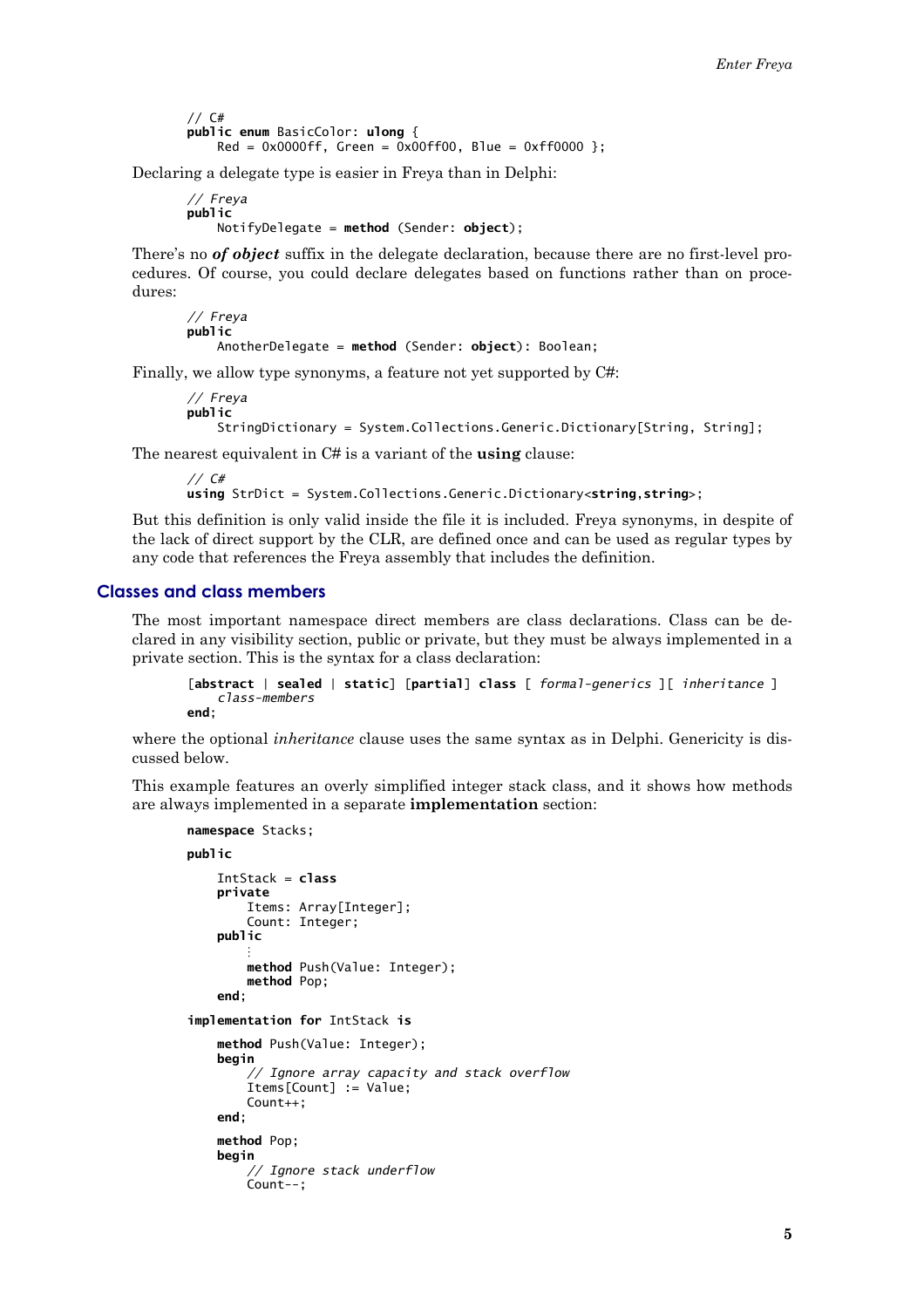```
end:
        \ddot{\cdot}end.
```
Since Items and Count are just implementation details that affect neither the contract between the class and its users, nor between the class and its inheritors, they can be moved to the implementation section, as an alternative:

```
namespace Stacks;
public
    IntStack = class
    public
        method Push(Value: Integer);
        method Pop;
    end;
implementation for IntStack is
    var
        Items: Array[Integer];
        Count: Integer := 0;method Push(Value: Integer);
    beain
         // Ignore array capacity and stack overflow
        Items[Count] := Value:Count++;
    end:
    method Pop:
    beain
        // Ignore stack underflow
        \overline{Count}--;
    end;
    \ddot{\cdot}end.
```
Thanks to this syntax, private items are declared closer to the place they are used. You don't need private members to understand how a class interacts with its clients. And, as a welcomed side effect, the "contract form" of the class gets more compact, and more readable.

You can declare inner types inside a class. For nested classes, records and interfaces you could declare the whole nested type inside the outer class declaration, or you could provide a forward declaration and declare the inner type below. Take a look at this example:

```
namespace Freya.LinkedLists;
public
    LinkedList = class[X]protected
        LinkedNode = classpublic
            Value: X:
            Next: LinkedNode;
        end:
    end;
    ÷
end.
```
Things can mess when the inner type declaration is long enough. As an alternative, you could declare the inner class as follows:

```
namespace Freya.LinkedLists;
public
   LinkedList = class[X]protected
       LinkedNode = class;end;
```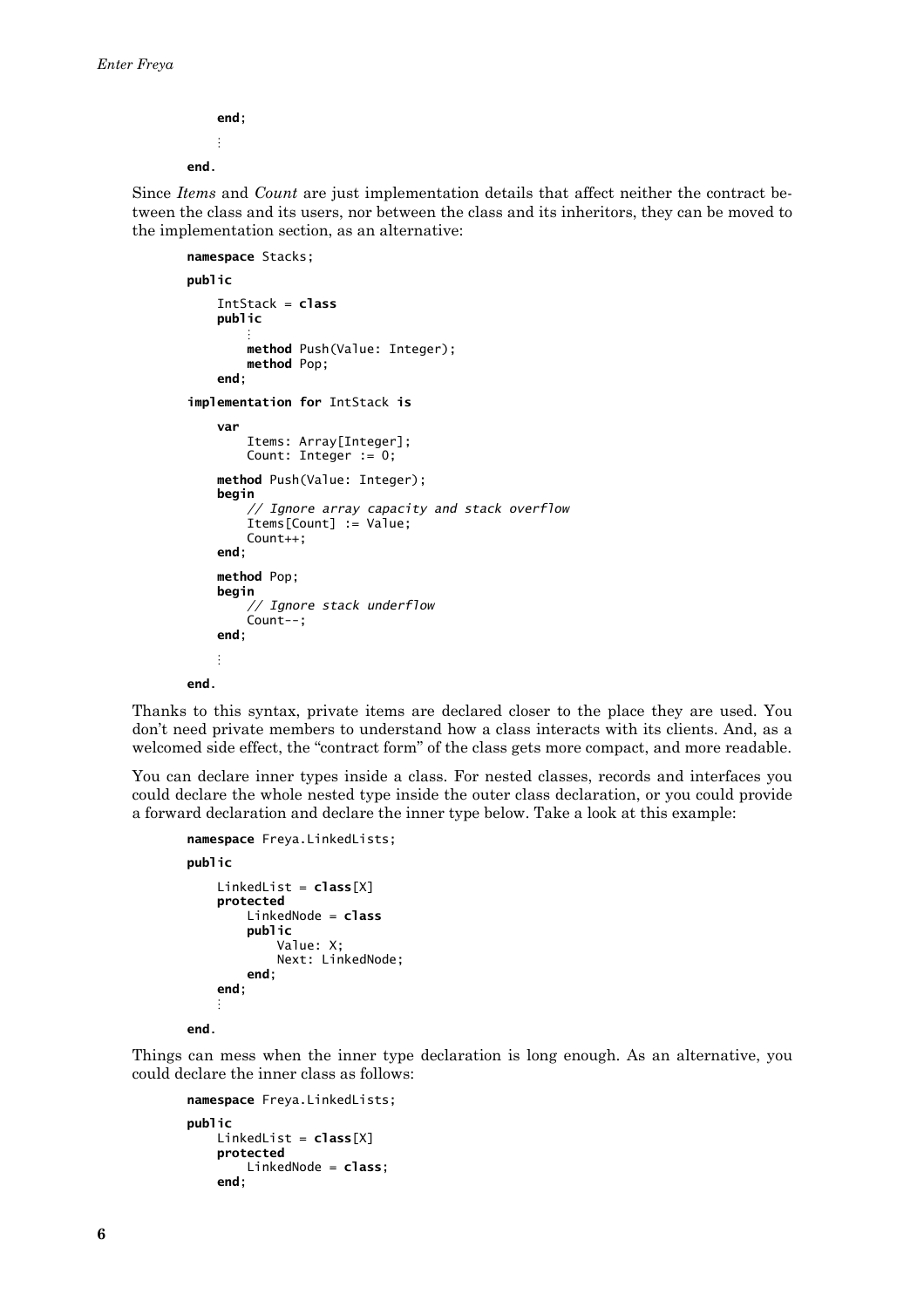```
LinkedList[X]. LinkedNode = class
nuhlicValue: X;
    Next: LinkedList[X].LinkedNode;
end<sub>1</sub>
```
end

Though the full declaration of *LinkedNode* has been written inside a public section of the namespace, you can access this class only inside methods from *Linked List* and any possible derived classes.

#### **Visibility**

There are several reasons against keeping Delphi accessibility levels. The most important: Delphi assigns private and protected a totally different meaning than the one assigned by most important .NET languages. That's an accident waiting to happen. One of the authors, moreover, finds the "strict" jargon a joke:

```
"Ok, guys, we'll make DontTouchThisButton a private method... well, yes... I mean, we'll be
     strict on this. It'll be a strictly private resource... and this time I really mean it..."
```
Inside a type declaration, we allow six different visibility sections: public, protected, private, internal, internal protected and implementation protected. The first five of them are interpreted as in C#, and then we introduce an additional modifier:

#### implementation protected

The order of keywords can be inverted, and their meaning would still be the same:

#### protected implementation

The new visibility level corresponds to the CLR's *family and assembly*; your code is required to be part of the same assembly and located in a derived class if you want to access an implementation protected resource. On the other hand, internal protected means family or assembly, which is a more relaxed requirement.

### Instance and static members

NET classes can have "normal" *instance members*, which are allocated and access in a per instance manner, and *static members*, which can only be managed using the class name. Although Delphi already has a very idiosyncratic class method, which could be regarded as a special kind of instance members to some extent, it didn't allow for static fields. This is the solution adopted by Delphi.NET for declaring static members:

```
// Delphi.NET
type
   AClass = classprivate
        var
             // Normal instance fields
            Field1, Field2: Integer;
            Field3, Field4: string;
        class var
             // Static fields
            Field5, Field6: Double;
            Field7: Boolean;
    private
        // The old style is still accepted<br>Field8: Integer;
    protected
        // Static method declarations conforms to totally different rules!
        class function DoThat(Value: Integer): string; static;
    end:
```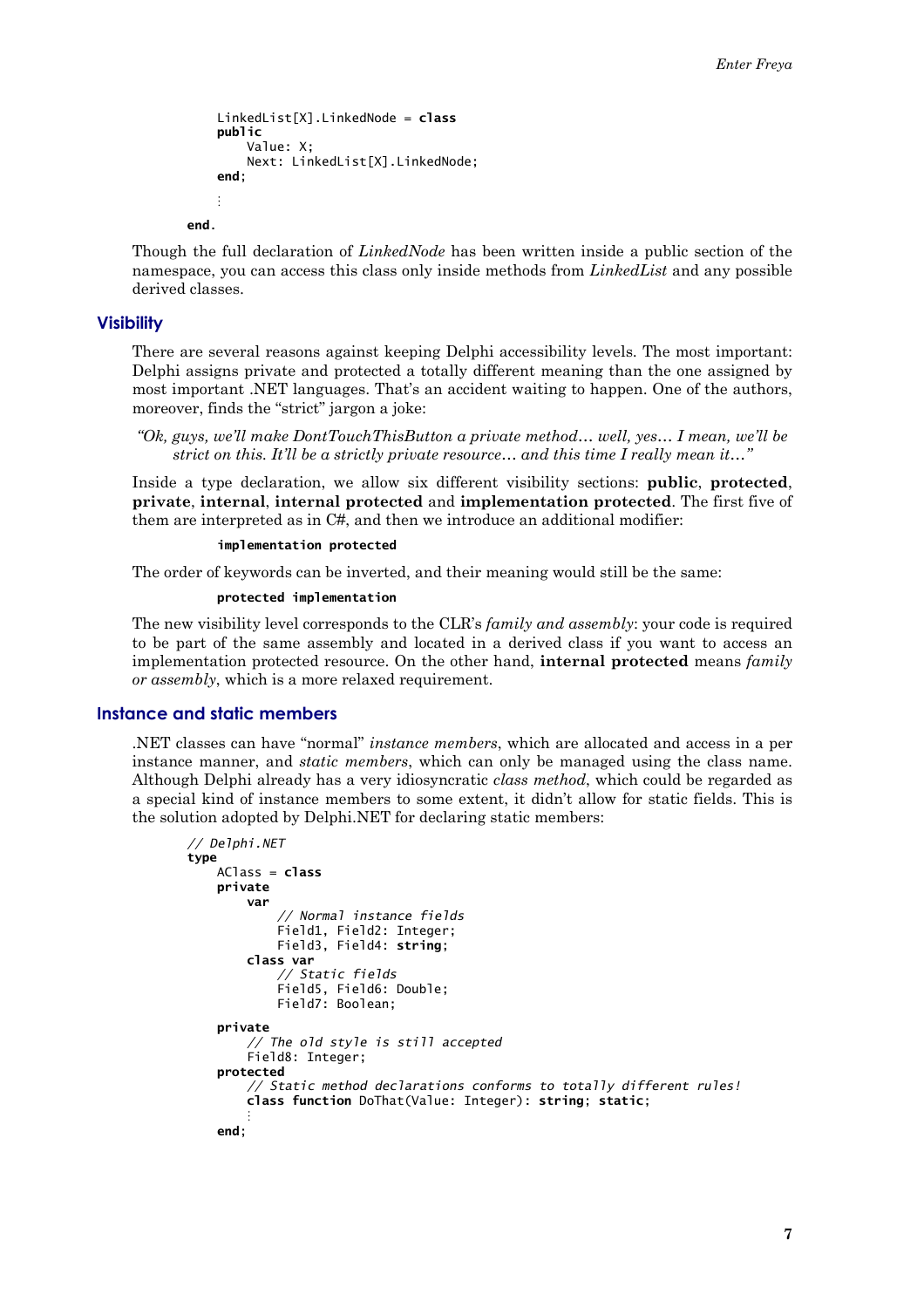<span id="page-7-0"></span>Static methods and static fields are declared through totally unrelated constructions. There's another detail: *static* implies *class* for method declarations, so we have a little redundancy here.

Static members could be seen as normal members of another class, implemented after the singleton pattern, closely associated to the original class. In this light, when we declare a class with both static and non-static members, we are really declaring members for two related classes. This interpretation, by the way, is consistent with the implementation of other class features as class methods, virtual constructors and class references. If we were to design a hierarchy around member attributes, the most natural grouping would be similar to this one:

```
Class declaration
   Instance members
        Visibility sections
    Static members
        Visibility sections
```
We would separate first instance members from static members, and only then, we would proceed with categorising by member visibility... i.e., a totally different schema compared with Delphi.NET schema: visibility first, and only then, the static or instance attribute.

 $C#$  and Java solves this problem by explicitly including all modifiers along with the declared class member. There are no special sections inside a class. Freya uses an intermediate style, as shown in this example:

```
MyClass = class(MyAncestor)
private
    FNextInstance: MyClass;
    FReserved: Double;
nuhlic
    method PublicInstanceStuff;
static internal protected
    FNumberOfInstances: Integer;
    FFirstInstance: MyClass;
static public
    method NumberOfInstances: Integer:
    property Wow: WhoCares:
end:
```
One of the advantages of this syntax is that you can still mimic the C#/Java's way. This class declaration is valid Freya code:

```
MyClass = class (MyAncestor)private FNextInstance: MyClass;
   private FReserved: Double;
   public method PublicInstanceStuff;
   static internal protected FNumberOfInstances: Integer;
    static internal protected FFirstInstance: MyClass;
   static public method NumberOfInstances: Integer:
    static public property Wow: WhoCares;
end ·
```
This way, you'll have an easier time if you ever need to translate Java or C# code to Freya. You could start leaving one explicit visibility section for each class member, and leave grouping until you find the time.

#### **Methods**

Despite the removal of the *static* directive from method declarations, there remain some inconsistencies with the rest of method directives in Delphi. For instance, Delphi requires an abstract method to be declared both *virtual* and *abstract* (in this order!). Freya's binding modifiers for methods are mutually exclusive, and only one of them, at most, is allowed for a given method declaration. Recognised binding modifiers are:

1. *virtual*: It's used the first time a virtual method is introduced in a class hierarchy.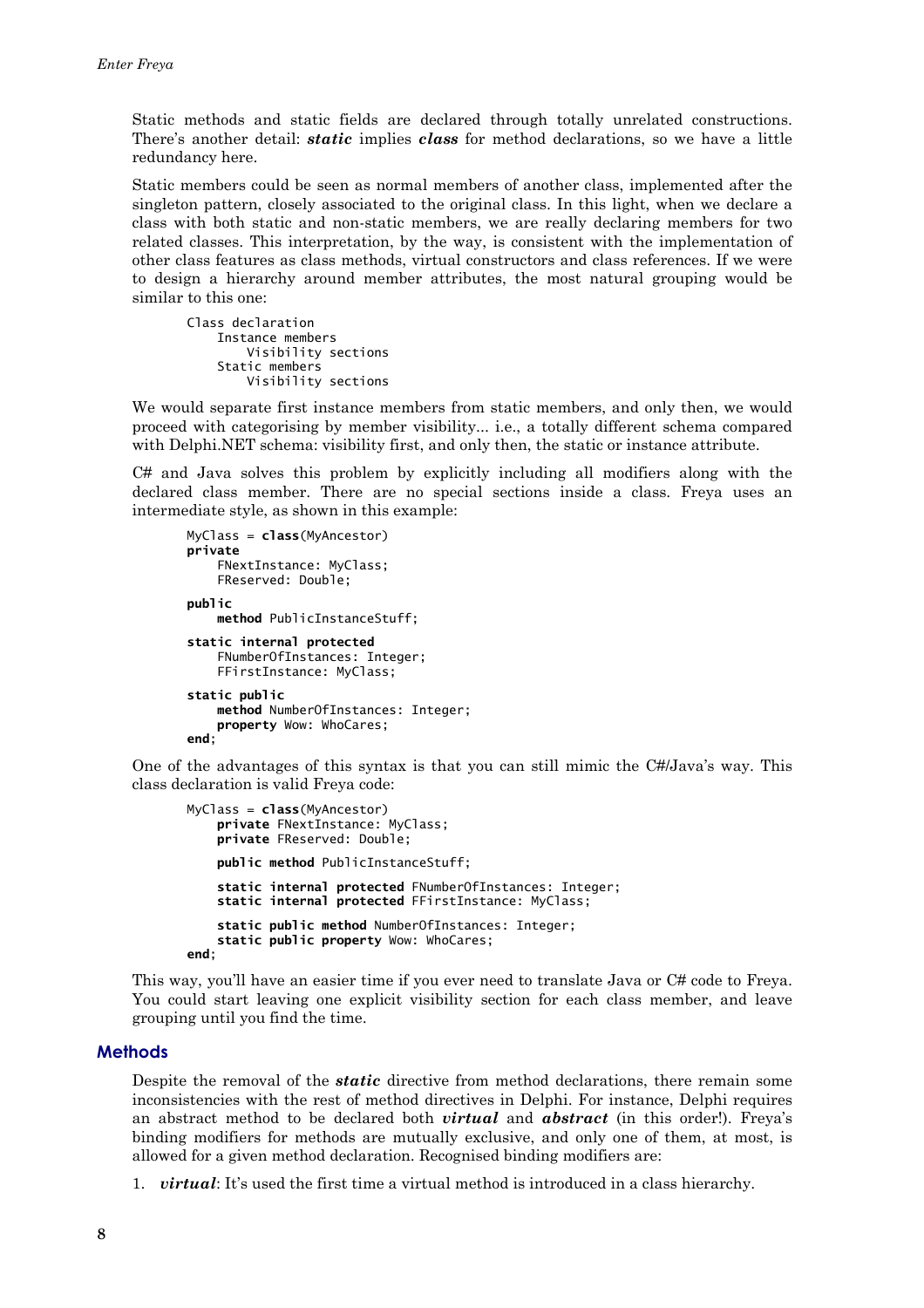- <span id="page-8-0"></span>2. **abstract**: It's an alternative to *virtual*, and it means that the method has no implementation yet. Of course, an abstract method is always a virtual method.
- 3. *override*: It's used when redefining a virtual method in a derived class.
- 4. **sealed:** A virtual method introduced in an ancestor is redefined for the last time, and it cannot be overridden in a class derived from the current one.

Another independent method modifier is **new**, which can be used alone or combined with *virtual* or *abstract*. It has the same meaning as in C#, and it's used when a new method declaration masks a similar declaration inherited from the ancestor. This is the full syntax for a method declaration in Freva:

```
method method-identifier
   [parameters][: return-type]; [modifiers ;]
```
Since binding modifiers are mutually exclusive, you can only have two modifiers at most for a single method. The order of the modifiers is irrelevant: **new virtual** is exactly the same as virtual new.

There is no overload directive in Freya, and it's important to understand why. Delphi 4 was forced to introduce an explicit overload directive to keep backward compatibility with code and tools. If we use a traditional linker, overloaded methods require name mangling, a technique that adds the encoded method signature to the original method name. Freva has no compatibility issues to address, but even more important; the own CLR supports directly method overloading, without resorting to name mangling.

## **Properties and events**

Freva is a component-oriented language, and it must provide first-class support for properties and events. Our goal in this area is to simplify the declaration and implementation of these features. This simple example shows how properties are declared in Freya:

```
Button = class(Control)
public
    property Caption: string;
end:
```
Delphi, unlike C#, requires the programmer to provide explicit accesors for each property. If you want to declare a *Caption* property in Delphi, you'll have to declare separate methods with names like GetCaption and SetCaption, at least in the more general case. This requirement implies extra typing and unneeded complexity. Freya, on the other hand, assumes that properties allows reading and writing by default, and avoids the explicit declaration of read and write accesors.

Nevertheless, you have to provide those special methods later, in the class implementation:

```
implementation for Button is
    property Caption: string;
    begin
         \ddot{\cdot}end:
    property Caption(Value: string);
    begin
         \ddot{\cdot}end:
```
Although both "methods" share their names, the former is easily identified as a function, and it provides the implementation of readings. The latter has no return type, so it necessarily implements the write access for the property.

We could also declare read only properties, by including the **readonly** attribute:

```
IntStack = classpublic
   property Top: Integer; readonly;
```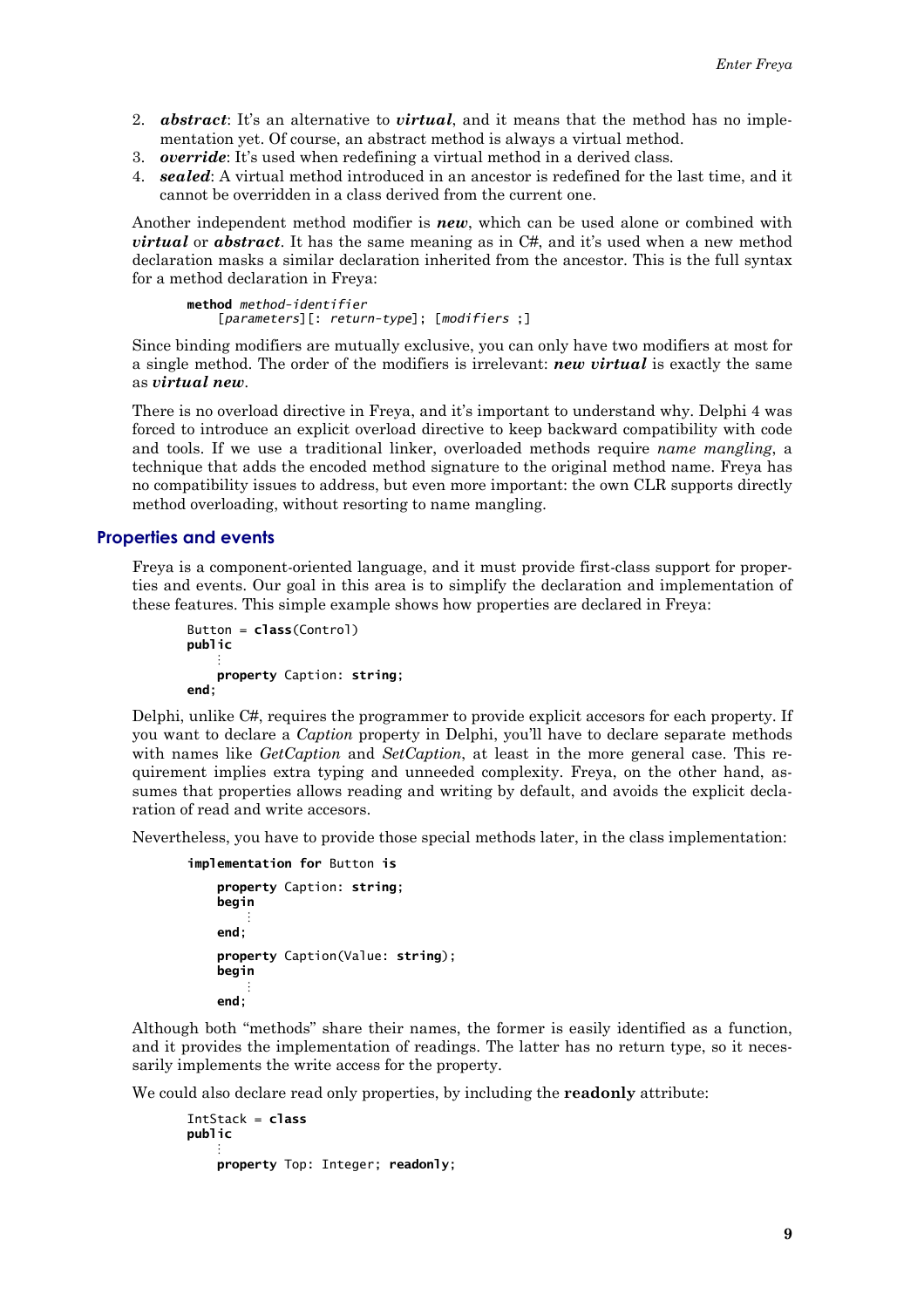```
property IsEmpty: Boolean; readonly;
end:
```
This time, Freya only allows a read accesor implementation:

```
property IsEmpty: Boolean;
begin
   Result := Count = 0;
end:
```
Again, since the accesor returns a value, it should be evident we're dealing with the read accesor. Write only properties are not allowed in Freya, since this restriction would defeat the very concept of property.

Another useful feature is the automatic implementation of properties as fields. If you declare a property and you don't provide access methods for the property, Freya assumes you want an automatic implementation, using a private hidden field:

```
public
```

```
MvClass = class
    public
        constructor MyClass;
        property A: Integer; readonly;
        property B: String;
    end:
implementation for MyClass is
    constructor MyClass;
    beain
        A := 1111;B := '1111';
    end<sub>1</sub>
```
Since there are not explicit access methods for properties  $A$  and  $B$ , they are internally implemented via fields. Property  $A$  is declared **readonly**. However, when you access a property with no explicit access methods from inside the declaring class, the compiler translate property references as field references. That's how you can still initialize A inside the constructor: actually, the assignment is done on the field. By the way, this is how events with automatic implementations are handled both by C# and Freya.

In contrast with C#, Freya allows both named and anonymous indexers. This is how an anonymous indexer property is declared:

```
Dictionary = class[Key, Value]
public
    property Dictionary[K: Key]: Value;
end;
```
Note that we use the class name for the default class indexer. The implementation of these properties is predictable, once you know how scalar properties are implemented in Freya:

```
implementation for Dictionary[Key, Value] is
    property Dictionary(K: Key): Value;
   begin
    end;
    property Dictionary(K: Key; V: Value);
    beain
    end;
```
Events are even easier to declare:

```
StackEvent = method (Sender: object; E: EventArgs);
IntStack = class
public
    event Pushing: StackEvent;
```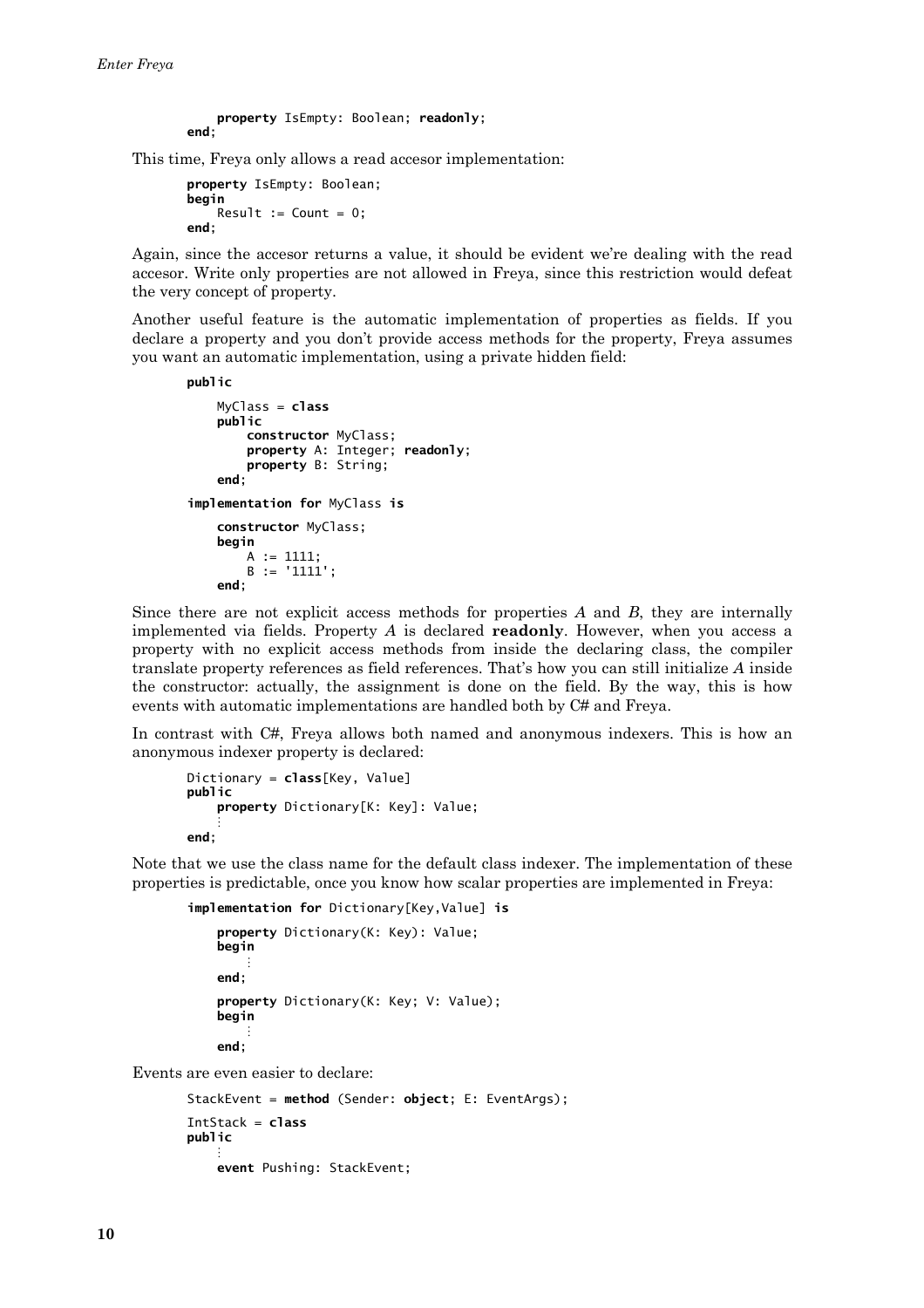event Pushed: StackEvent;  $end<sub>1</sub>$ 

<span id="page-10-0"></span>If we don't provide accesors, Freya generates its own internal implementation. But we can provide our own accesors:

```
implementation for IntStack is
    event Pushing.Add(Value: StackEvent);
    beain
        ÷
    end:
    event Pushing.Remove(Value: StackEvent);
   begin
        ÷
    end:
```
As all .NET languages rule, you have to provide both an *Add* and a *Remove* accesor when you decide to explicitly implement an event.

## **Constructors**

Delphi Pascal is a language with named constructors. On the other hand, the CLR only allows anonymous constructors: all constructor methods should name .ctor, and they must be distinguished only by their signatures. If we had to allow named constructors in Freva. we should add dummy hidden parameters to their declarations, in order to enforce distinct signatures for them all, if needed. That would translate into an unacceptable toll at runtime, so Freya constructors have no names.

This code fragment shows a class with two overloaded constructors:

```
IntStack = classconstructor:
   constructor(Capacity: Integer);
                                           // No overload directive!
and
```
In their shortest forms, neither constructor declarations nor implementations require a name. However, you can use the class name as an acceptable alternative:

```
IntStack = classconstructor IntStack;
   constructor IntStack(Capacity: Integer);
end:
```
Both alternatives are equivalent. In long code listings, it may be useful to repeat the class name in constructors. We're following a general principle, already found in other popular languages as C++: whenever there's a need for an anonymous feature at the class level, the feature is actually represented using the same name as the class. C#/C++ cannot simply drop the identifier because they have no syntactic markers such as constructor, iterator or method.

There's a difference between C++ and Freya, regarding the implementation of constructors. In  $C++$ , the class name is repeated in the constructor signature:

IntStack::IntStack(int capacity)  $11.7 +$ 

But this is a consequence of C++'s hybrid nature. Since there are no first-level procedures in Freya, and also as a consequence of having a distinctive marker for constructors, we can avoid repeating the class name:

```
constructor IntStack(Capacity: Integer);
                                            // Freya
begin
   Items := new array[Integer](Capacity); // More on this soon...
end:
constructor: Self(128);
                                            // Droping the class name
begin
end:
```
The second constructor is implemented with a call to another constructor from the same class. The syntax for calling a *parallel constructor*, as before, resembles the syntax used in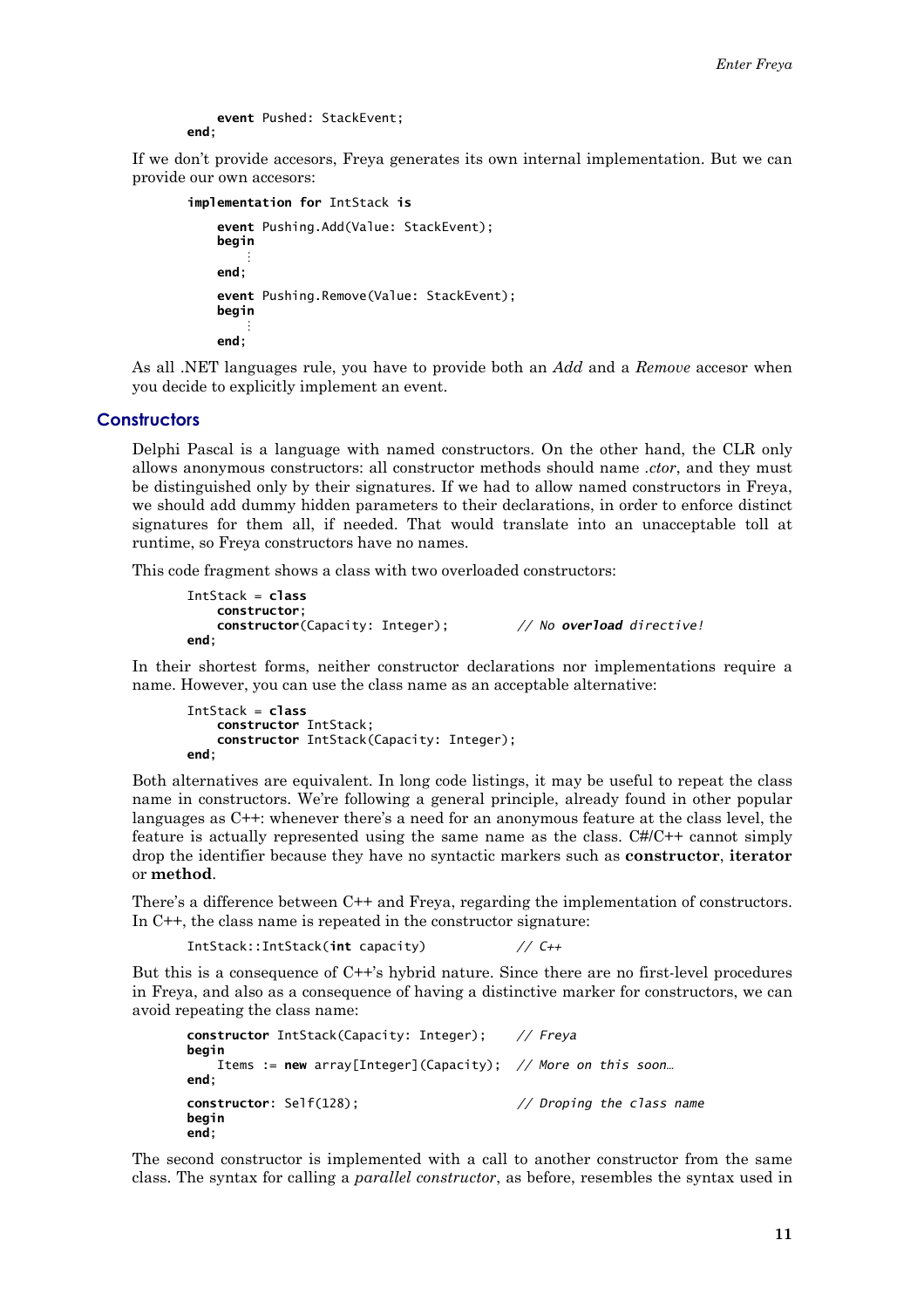<span id="page-11-0"></span>C++ for this task. Of course, a constructor can call explicitly an inherited constructor, like this one:

```
constructor TForm(A0wner: TComponent): Inherited(A0wner);
begin
end;
```
Please note that *Inherited* is no longer a keyword. *Inherited* and *Self* play a similar syntactic role and both of them are object references.

All these constructors initialise new instances from the class. Freva also supports class constructors, for initialising static fields. Class constructors cannot be called explicitly, and you can have only one class constructor per class, with no parameters. Since they are an implementation feature, they are not declared with the class declaration, but are directly implemented inside the implementation section of the class.:

```
namespace MathTools;
public
    MathTools = class
    static public
        Pi: Double; readonly;
    end<sub>1</sub>implementation for MathTools is
    class constructor MathTools;
    beain
    end:
end.
```
You can also drop the class name when implementing a class constructor:

```
implementation for MathTools is
    class constructor:
    begin
         \ddot{\cdot}end;
end.
```
**Instantiation** 

As you have already seen, Freya uses the new operator in order to create class instances, in a very C# fashion. That's a consequence of having unnamed constructors:

```
var L: Resistor;
begin
    L := new Restistor(45000):
end;
```
Freya provides extended instantiation syntax to simplify instantiation and initialization. Frequently, we need to create an object instance and perform some assignments to its properties and fields in order to complete the initialization:

```
var DS: DataSet;
begin
    DS := new DataSet('MyDataSet');
   DS.CaseSensitive := false;
end:
```
We can merge the whole initialization pattern in a single instruction:

```
var DS: DataSet:
beain
   DS := new DataSet('MyDataSet', CaseSensitive := false);
end:
```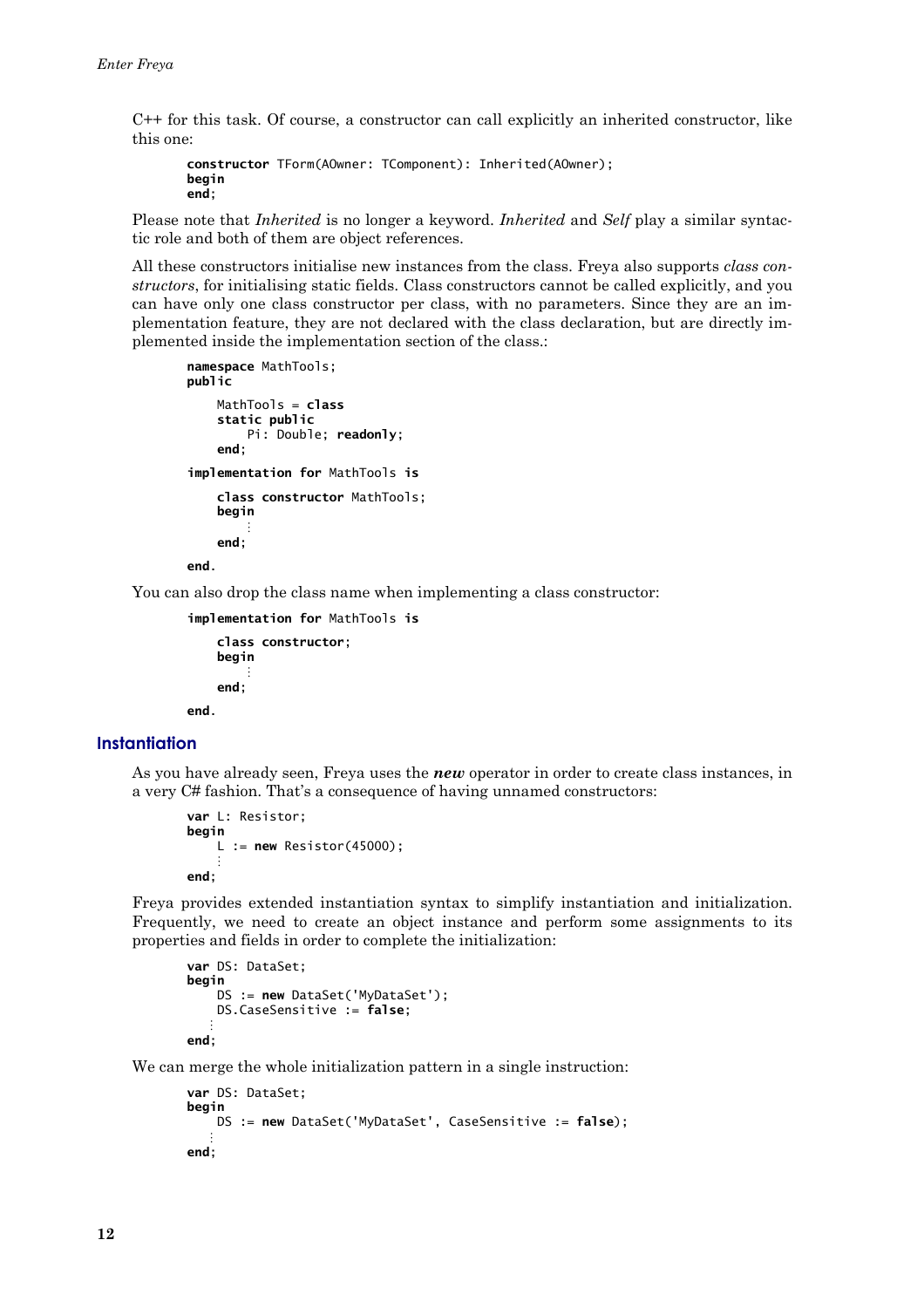<span id="page-12-0"></span>Field and property initializers may follow proper parameters in a constructor call, resembling the named parameters feature found in some other languages. In the following example, a call to a parameterless constructor is followed by two property initializers:

**var**  $P := new Point(X: 0, Y: 0)$ ;

As the above example shows, you can also use a semicolon to separate the field or property name from the initialisation expression.

## Local variable declarations

Freva allows inline local variable declarations, in true  $C++/C#$  fashion. Consider this:

```
var L: Resistor;
begin
   L := new Restistor(45000);end:
```
First, we declare a variable using a type descriptor. When it's time to create an instance for this class, the type name must be repeated. Freya accepts this alternative:

```
begin
    var L := new Restistor(45000);var C: ElectricComponent := new Resistor(1000);
end:
```
The variable declaration has been merged with the initialization. In the first instruction, the variable's type is inferred from the right expression's type, as in  $C# 3.0$ . You could also provide an explicit type for the local declaration, as in the second instruction. In this case, we assume *ElectricComponent* is an ancestor of *Resistor*, or an interface type implemented by the latter.

Of course, the new var statement can use any kind of expression for its initializer expression:

```
begin
    var T := 0:
    var S: String := I.ToString;end;
```
Local variables declared by a var statement are only accessible inside the same block they are declared, and from the declaration point on:

```
begin
   begin
    // Access to I is not allowed here.
   var I := 0;
    // Access to I is allowed from here on.
    and// Access to I is not allowed here.
end:
```
We can even merge block declaration and local variable declaration:

```
begin
    // Variable type is inferred:
    with var I := 0 do
    begin
    end:
    // Variable type is explicitly declared:
    with J: Integer := 34 do
    begin
    end;
```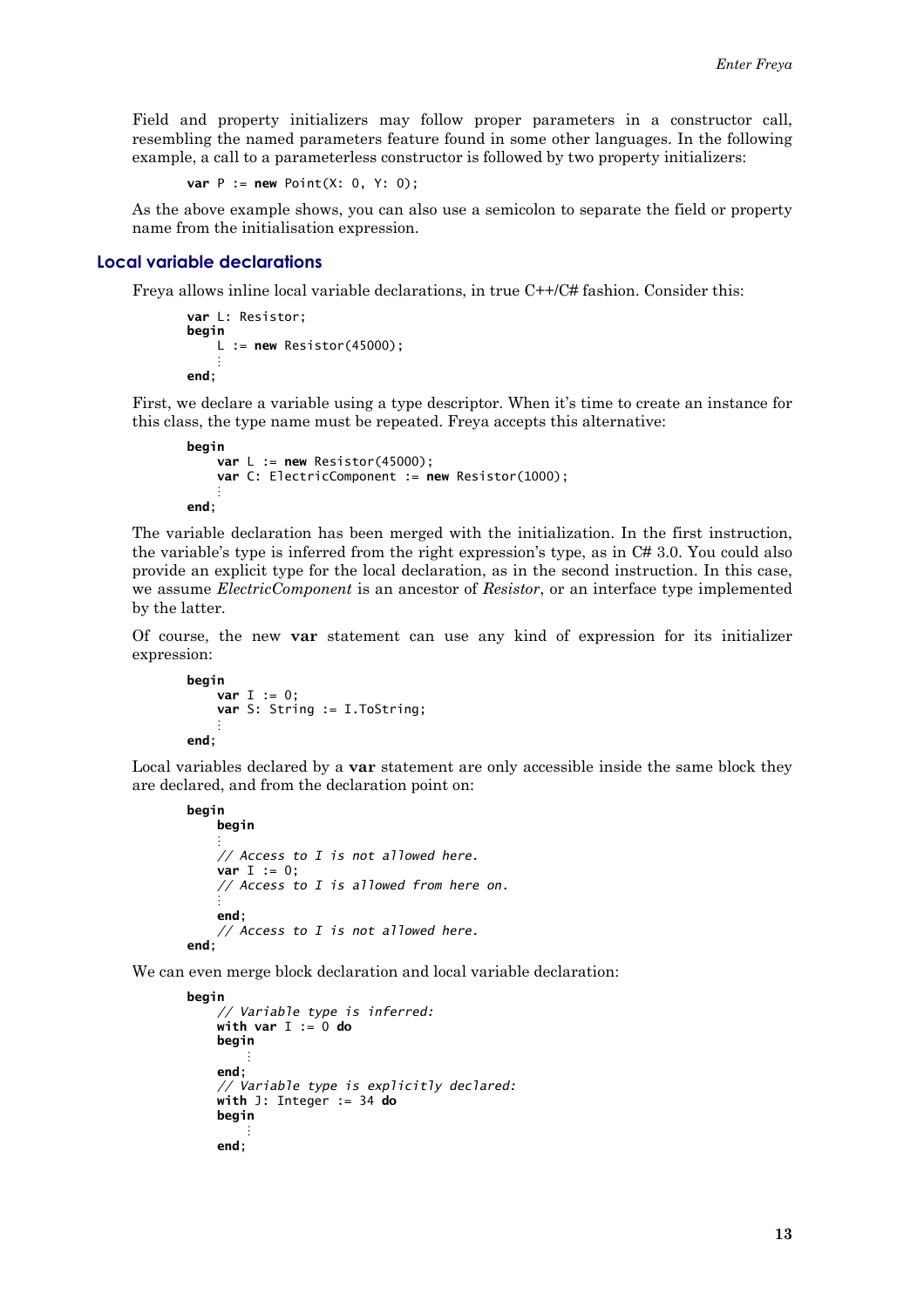```
// Several variables declared in the same block:
    with I: Integer := 0, var J := I + 1 do
    begin
        ÷
    end<sub>1</sub>end:
```
Freya's with is by no means related to Pascal with.

#### **Genericity**

Generic types are supported by the CLR in .NET  $v2.0$ . Our specification runs along with  $C\#$ 's in most aspects. We have only changed some minor syntactic elements. For instance, Freva uses square brackets for enclosing both formal and real type parameters, instead of angular brackets. Consider this C# type reference:

Stack<Stack<int>>  $11 \text{ C#}$ 

The two closing angular brackets can be confused by the lexical analyser with a  $C/C++/CH$ right shift operator. Of course, Freya could use **shr** and **shl** for bit shifting, as in Delphi, but even then, angular brackets have no other use in Pascal. Fortunately, there are other languages from the Algol/Pascal family which support genericity, and most of them use square brackets for this purpose:

```
Stack[Stack[Integer]]
                                     // Freva
```
Another syntactic enhancement can be applied when a generic class depends on just one parametric type. When instantiating a type with real parameters, you could use the  $X$  of  $Y$ syntax, like in old Pascal's *array* of Y or set of Y:

var S1: Stack of Integer;

```
S2: Stack[Integer];
A1: Array of Integer;
A2: Array[Integer];
```
This variant cannot be used when there are two or more type parameters, as this example shows:

A[X[Y], Z]<br>A[X **of** Y, Z]  $// *Ok*$ 

If we attempt to substitute the outer brackets in the previous example with our alternative syntax, we end up with an ambiguous construction:

A of X of Y. Z  $// Error!$ 

The *of* construction has right associativity. The following type reference:

Array of Array of System. Integer

is interpreted as:

Array[Array[System.Integer]]

You cannot use  $of$  in association with the *new* operator:

| A := <b>new</b> Array of $X(35)$ :     | // Error!!! |
|----------------------------------------|-------------|
| A := <b>new</b> $Array[X](35)$ ;       | // Ok       |
| A := <b>new</b> Array[Set of Byte](2); | // Ok again |

Freya implements the same feature set as C# and Visual Basic.NET. For instance, it supports constrained genericity:

```
IHashable = interfracmethod Hash: Integer;
end·HashTable = class[X(IHashable)]
end:
```
Note that we avoid a separate constraint section, as the **where** clause from C#. You could require a real type parameter either to have a given class as its ancestor, or to implement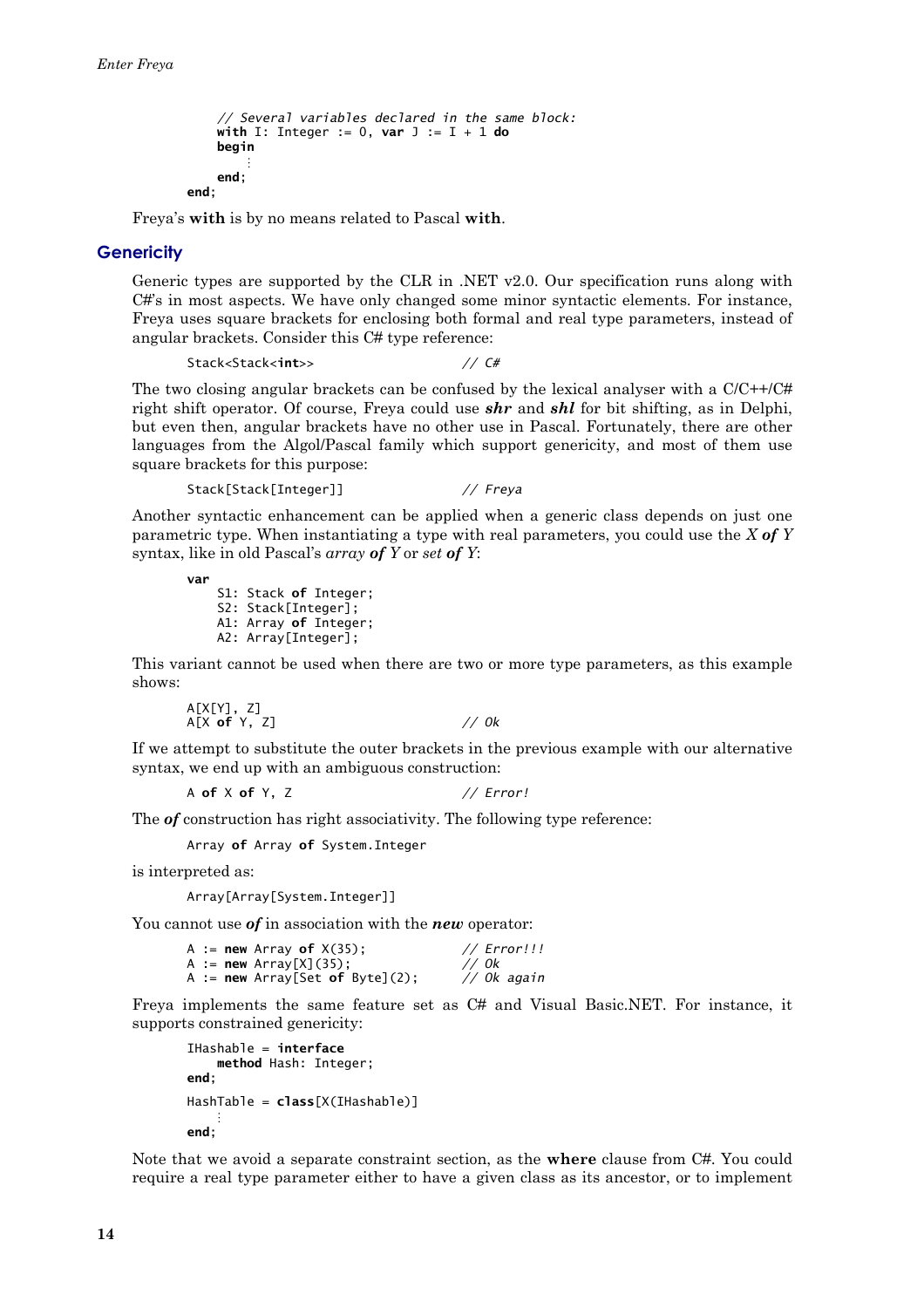<span id="page-14-0"></span>one or more interface types, or to have a default public constructor, or a combination of these requirements:

```
MyGeneratorClass = class[class X(IMyIntf, new)]÷
end:
```
The above example shows a generic class that can only be instantiated with class types implementing the *IMyIntf* interface and having a default constructor.

Another important feature related to genericity is the support for *nullable types*. Nullable types are value types constructed from non nullable value types. They add one more value to the base type domain: the nil constant. They are useful for emulating the SQL expressions semantic:

```
var age: Integer? := 30;
if age.HasValue then
   Console.WriteLine(age.Value);
age := nil;if not age.HasValue then
   Console.WriteLine('Ok!');
```
Freya provides a binary coalescence operator:

Console.WriteLine(age ?? 0):

This operator returns its first operand when it does not contain a null; otherwise, it returns the value from its second operand. Through this operator was designed along with nullable types, you can use it with traditional reference types, as in this example:

var String:  $s := nil$ : var String:  $t := s$  ?? String. Empty;

Freva also implements lifted operators for handling expressions involving nullable types:

```
var x: Double? := nil, y: Double? := 1;var z: Double? := x + y;
Console.WriteLine(z);
```
Any expression containing at least one null value, automatically evaluates as null.

#### **Iterators**

Iterators were added to  $C#$  in version 2.0, for simplifying the design and implementation of the *IEnumerable* interface type. This interface helps to define open *iterators*, which can be used directly, by calling the individual methods from this interface, or indirectly, by using the **foreach** statement in  $C#$ . In  $C#$  version 1.0 and 1.1, you had to create a class which implemented *IEnumerator* and provided state for iteration.

This is an elementary example of a C# 2.0 iterator:

```
// C# v2.0public static IEnumerable<int> Range(int lo, int hi)
ł
    while (lo \leq hi)
        yield return lo++;
ι
```
And this is how we would use this iterator using a **foreach** statement:

```
1/CEforeach (int i in MyClass.Range(0, 10)) {
ł
```
The Freva equivalent for the previous iterator is implemented this way:

```
iterator MyClass.Range(Lo, Hi: Integer): Integer;
begin
   for Result := Lo to Hi do
        Yield:
end:
```
Freya use a variant of the *for* statement for consuming the iterator: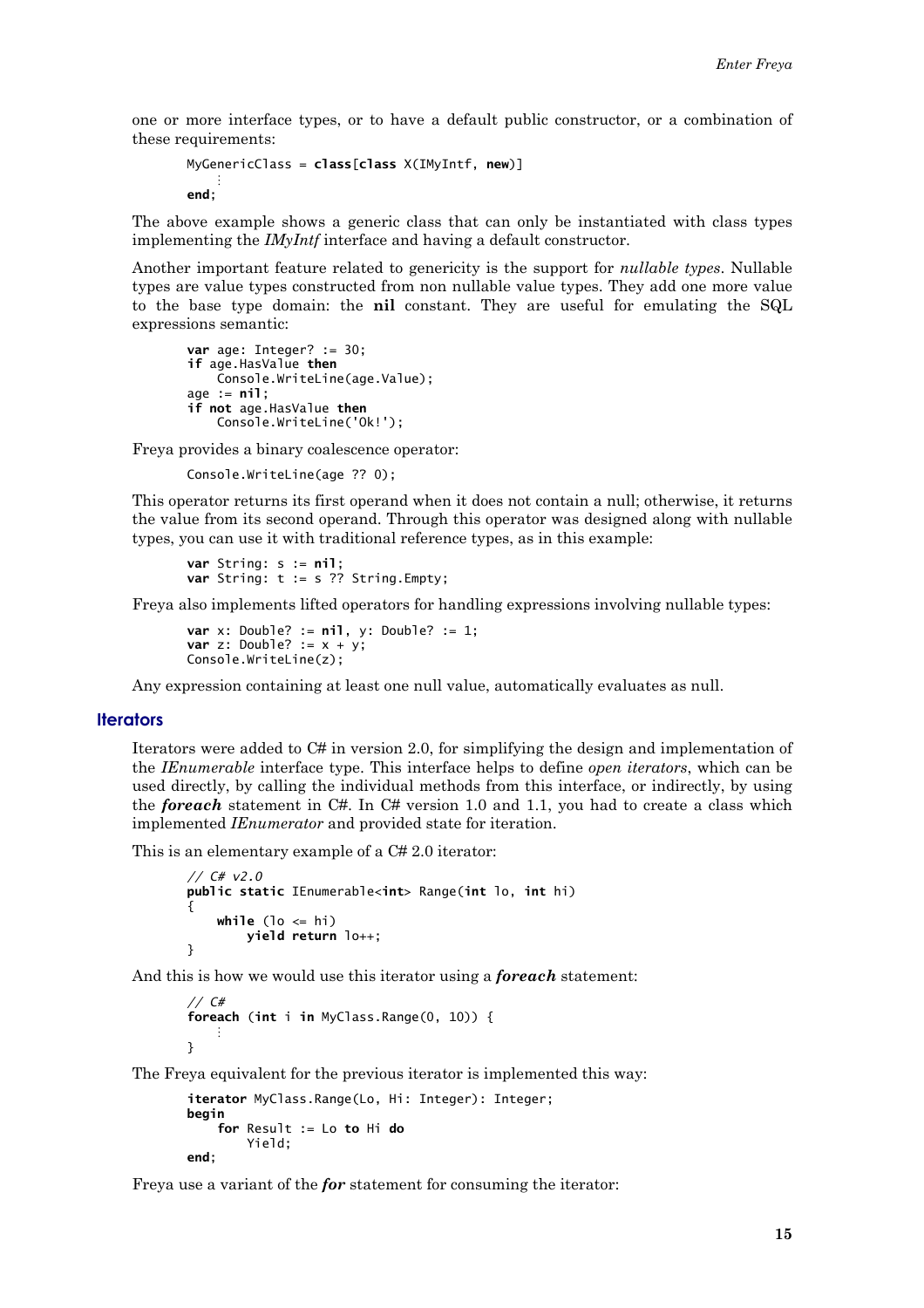```
for I in MyClass.Range(0, 9) do
beain
    \vdotsend:
```
There is enough syntactic information to tell between a traditional for statement and a loop based on an iterator.

Freva iterators have several advantages when compared to C# iterators:

- 1. We have added a new executable feature type: *iterator*, as we already have *method*, constructor and destructor. Thanks to this, iterators can be easily identified by the programmer. On the contrary, you have to watch *yield* statements and method return types in order to locate iterators in C#.
- 2. Freya iterators are not linked to a specific implementation technique, as C# iterators are. However, since there is an exact translation from a Freya to a  $C#$  iterator, the former could be, at least, as efficient as the latter. But you could event implement a Freva iterator as a closed iterator, if needed.
- 3. There's no need for a *yield break* feature, as in C#. You could end iteration with an *Exit* procedure call, as in a normal procedure.

Another possibility is to declare an anonymous iterator for a class. For instance:

```
LinkedList = class[X]public
    // Constructor declaration included for comparison
    constructor LinkedList:
    // This is the anonymous iterator
    iterator LinkedList: X;
end<sub>1</sub>
```
As with other similar features, like constructors, an anonymous iterator is declared using the class name. When it comes to its implementation, the class name is included only once:

```
iterator LinkedList: X:
begin
    \ddot{\cdot}end:
```
Freya even allows you to declare a static anonymous iterator for a class. As a matter of fact, enumerative types already have a predefined static iterator in Freya:

```
for var day in DayOfWeeks do
   // ... whatever ...
```
For a *dense* enumerative type, the previous statement is translated this way:

for var day := DayOfWeeks. First to DayOfWeeks. Last do  $// \dots$  whatever  $\dots$ 

But even for a sparse type, we could still use the static iterator. The internal implementation uses an internal table created by the compiler for this purpose.

#### **Exceptions**

There are no great differences between Freya and Delphi on exception support. Freya introduces a new *try/fault* statement:

```
try
    DoWhatever;
fault
    CleanIfError:
end:
```
The previous statement is semantically equivalent to this one:

```
try
   DoWhatever:
except
    CleanIfError;
```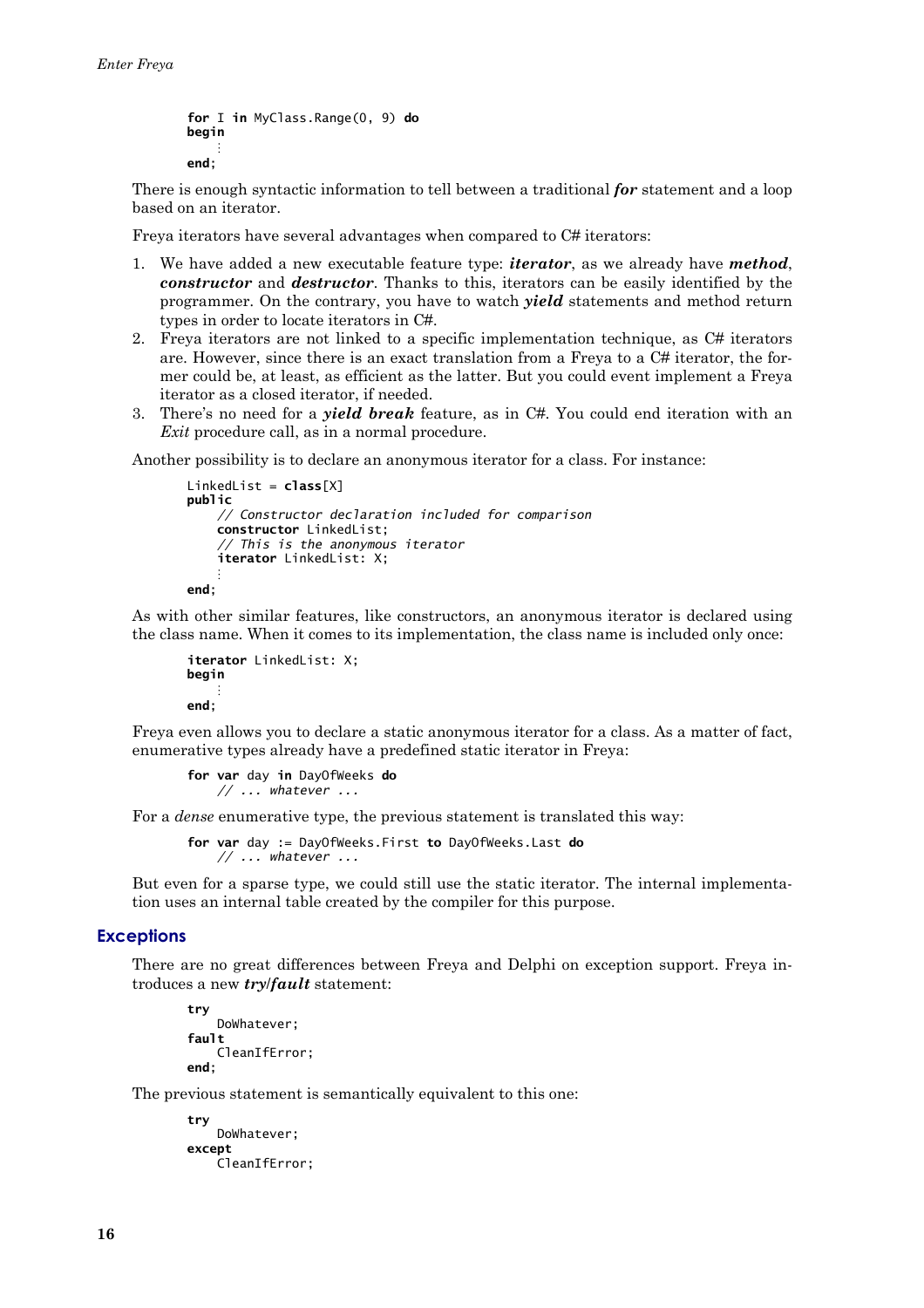raise: end:

<span id="page-16-0"></span>These statements could be used with common patterns like explicit transaction processing:

```
trans := connection.BeginTransaction;
try
   ModifyDatabase;
   trans.Commit;
fault
   trans.Rollback;
end:
```
The rationale behind *try/fault* is the fact that, in a well written application, most *trylexcept* statements already include a *raise* as the last statement of the *except* clause. This fact is also recognised by .NET, which supports a *fault* block in its Intermediate Language.

There's another little difference in how exceptions traps are declared:

```
Statement1;
   Statement2:
except E: CryptoException do
   Statement3;
   Statement4;
except E: IOExceptions do
   Statement5;
excent
   MoreStatements;
end:
```
The original Delphi syntax is absurd: the **try/except** statement follows the modern block pattern, but the old style is restored when you have to write an embedded  $on/do$  clause for trapping exceptions by class.

Freya allows *try/except/finally* blocks:

```
try
   FirstAttempt;
except
    SecondAttempt;
finally
    CommonCleaning;
end;
```
This compound exception block will be seldom used, but it's kept in order to make code translation from other .NET languages easier.

Exceptions in Freya are raised as in Delphi:

raise new ApplicationException('Uh-oh'); raise alreadyCreatedInstance;

The first instruction raises an exception and creates a new instance for holding information on why this exception has been fired. The second instruction uses an already existing instance as the exception object.

## Deterministic destruction and block declarations

NET languages heavily rely on the *IDisposable* pattern in order to achieve deterministic disposal of resources other than memory. C# introduces the *using* statement for coding this pattern. We have also added a **using** statement, with two variants. Most of the times, **using** declares and initializes a local variable

```
using X: MyClass := new MyClass do
   WhatEver;
// X is not available here
```
The translation depends whether MyClass implements the IDisposable interface or not. When the answer is yes, the translation looks like this: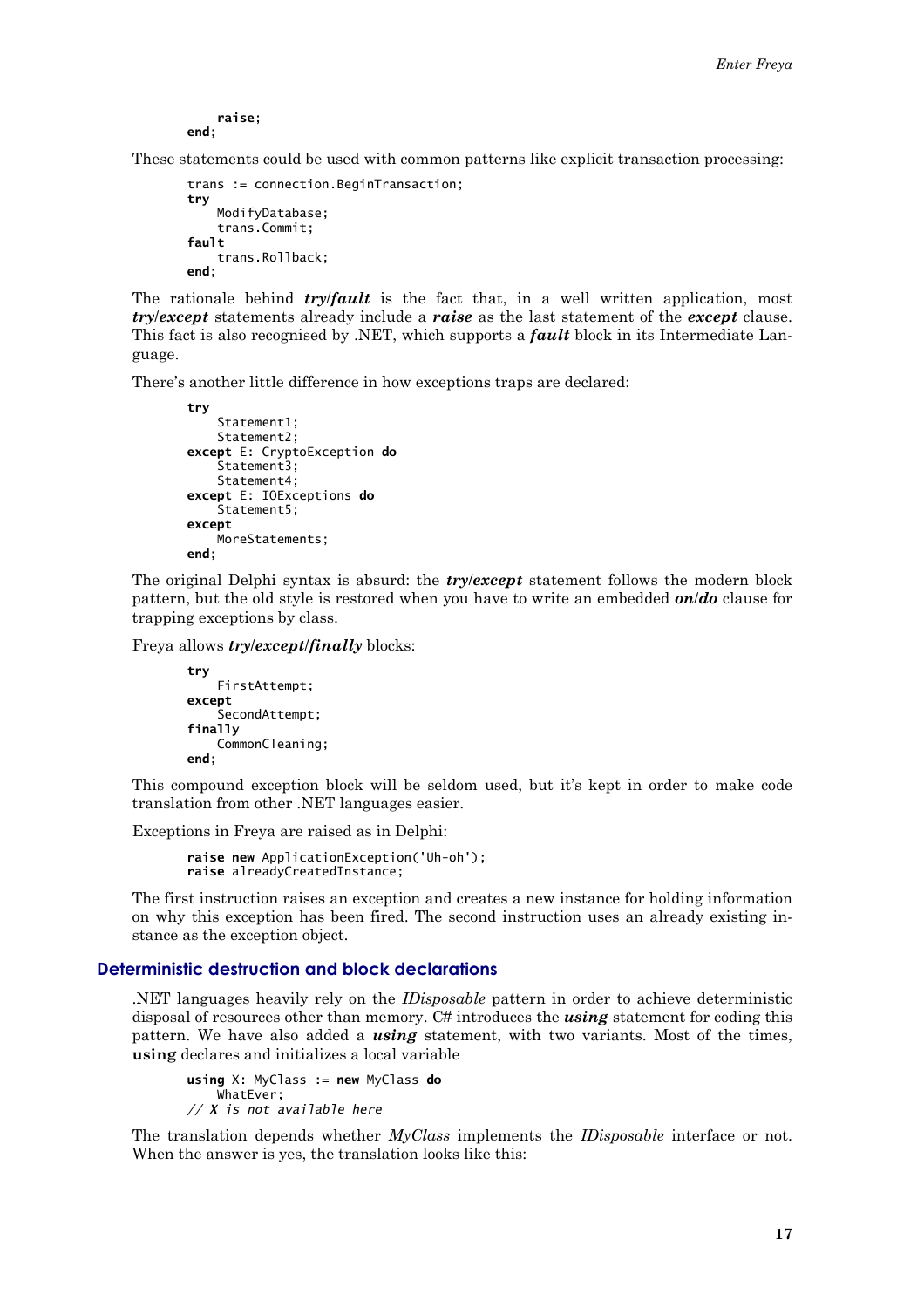```
begin
    var X: MvClass := new MvClass:try
        WhatEver;
    finally
        IDisposable(X).Dispose;
    end:
and// X is not available here
```
This is how C# interprets a **using** statement, but Freya also allows this statement even if MyClass does not implement *IDisposable*. In that case, no try/finally block is generated, and the statement just introduces a block with a local variable declaration:

```
heain
    var X: MyClass := new MyClass;
    WhatEver:
end:
// \hat{x} is not available here
```
We can also drop the explicit type declaration, to allow the compiler to infer the type of the local variable:

```
using var X := new MyClass doWhatEver:
```
If the code enclosed by **using** does not need to access the declared variable, we could drop the variable declaration:

using new MyClass do WhatEver;

This variant, also accepted by  $C#$ , only makes sense if  $MyClass$  implements *IDisposable*. In that case, the compiler declares a hidden variable for disposing the new instance at the end of the block:

```
beain
    var _hidden: MyClass := new MyClass;
    try
        WhatEver:
    finally
        IDisposable(_hidden).Dispose;
    end:
end:
```
Once we have accepted a limited form of nested scope for local variables, it makes sense to add a similar feature to for statements:

```
for N: TreeNode in ATree.PreOrder do
begin
end;
for I: Integer := 0 to Count - 1 do
begin
end:
```
Type inference is also permitted here:

```
for var N in ATree. PreOrder do
begin
    ÷
end:
for var I := 0 to Count - 1 do
begin
end;
```
## **Operators and compound assignments**

The C programming language, and  $C++$  later, was designed with performance as one of their primary goals. If performance is vital for a language which compiles to native code,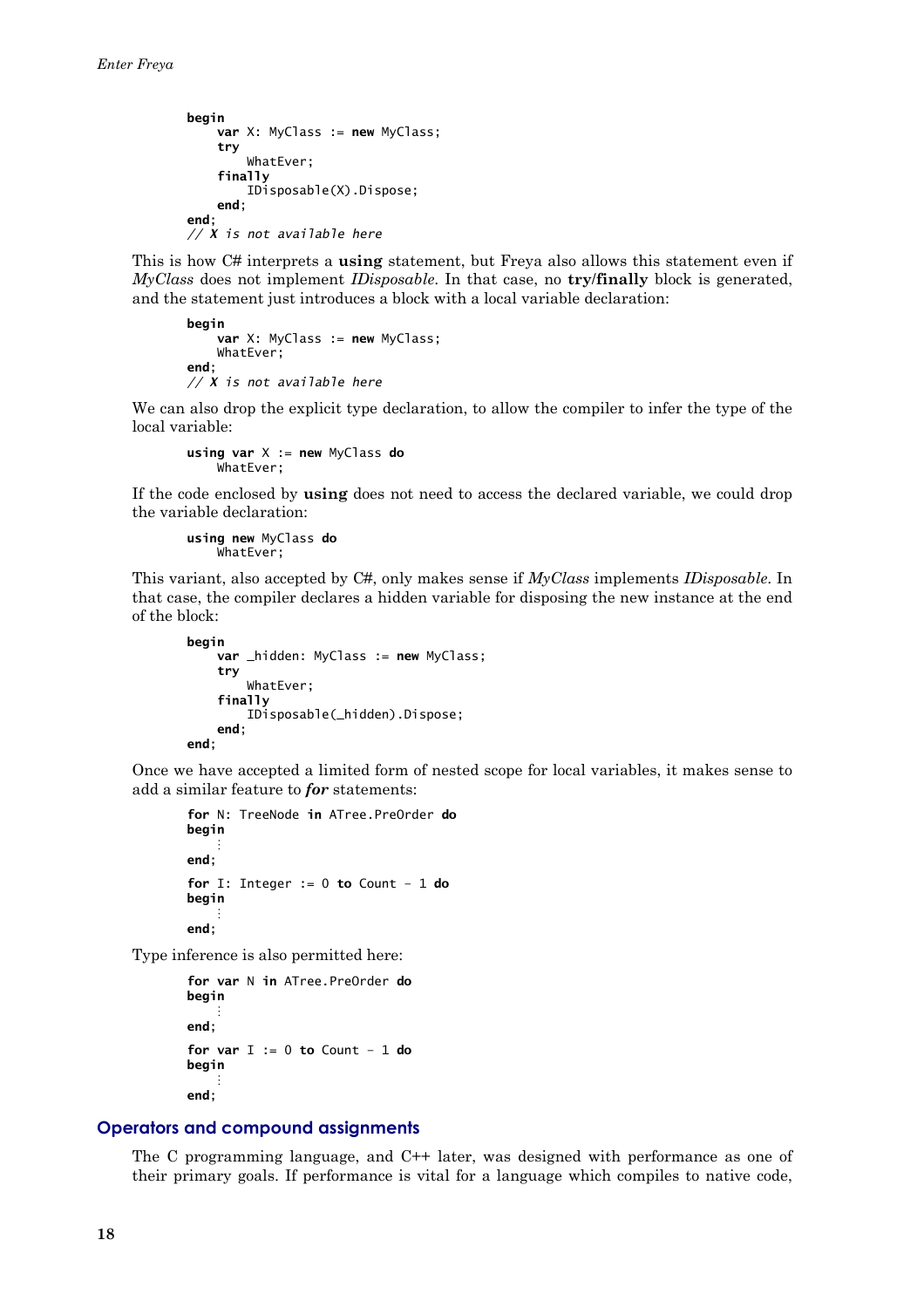it's even important when you have a virtual machine as the target, no matter how optimised it might be. This way, most of the performance advantage gained by special operators and assignments is still present in C#.

On the contrary, Pascal inspired languages have always put the emphasis on readability and simplicity. Anyway, Delphi Pascal already includes special operations resembling some of the special operators from  $C/C++$ :

 $//$  Delphi Inc(TotalQty, Qty); Include(days, DOW.Monday); days := days + [DOW.Monday, DOW.Tuesday];

With .NET arrival, Delphi.NET had to extend some of these methods in order to support multicast events:

Include(button1.Click, button1Click); // Delphi.NET

One of the problems with Delphi's approach is that *Include, Exclude, Inc* and *Dec* must be interpreted as global first-level procedures, a feature not supported by Freya. Another problem has to do with uniformity: Inc can be used with integer types, but not with real types.

These are some of the reasons why Freva incorporates some of the C# special operators and compound assignments. We have now increment and decrement statements, substituting the monoparametric Inc and Dec versions:

| $Count++$ :    | // Freya |
|----------------|----------|
| $Remaining--;$ |          |

Notice that we have said *statement*, not *expression*. This is not allowed in Freva:

| if $Count++ < MAX$ then | // Invalid in Freya!!! |
|-------------------------|------------------------|
| Remaining--;            |                        |

Another restriction is that we have only included the suffix form. Since the increment and decrement statements can be applied to object paths, which are best read from left to right, it's more natural to write the increment operator at the right, after navigating to the last path element.

If we allow post-increments and decrements, it's also natural to allow compound assignments as substitutions for *Include/Exclude* and the two parameters versions of *Inc* and *Dec*:

button1.Click += button1Click; // Freya days  $+=$  DOW. Monday; days += [DOW Monday, DOW Tuesday];

Note that we have two overloaded versions for the  $+=$  operator, when applied to a set variable. Again, compound assignments are not considered expressions.

Once we have compound assignments for addition and subtraction, there's no reason to exclude other compound assignment operations... except for one thing: how should we write a compound assignment involving a remainder operation, which is performed in Delphi with the traditional **mod** operator? Our answer is to allow synonyms for those literal Pascal operators:

| $i := i \mod 2$ ;      | // Still valid in Freya                           |
|------------------------|---------------------------------------------------|
| $i := i \times 2$ :    | // Now, this is also valid                        |
| $i \approx 2$ :        | $\frac{1}{4}$ A valid compound assignment         |
| $i := i \setminus 2$ : | // A valid synonym for the integer division (div) |

We have been less kind with the bit shift operators from Delphi:  $\boldsymbol{shr}$  and  $\boldsymbol{shl}$ . C's  $\geq$  and  $\lt$ operators are a lot more expressive, and they don't assume you are a native English speaker.

There has been a major change regarding the very unpractical operator precedence from Pascal. Now, logical operators have been moved to the appropriated level, so you can write expressions like this:

```
while Current < Input.Length and Char.IsWhiteSpace(Input, Current) do
   Current++;
```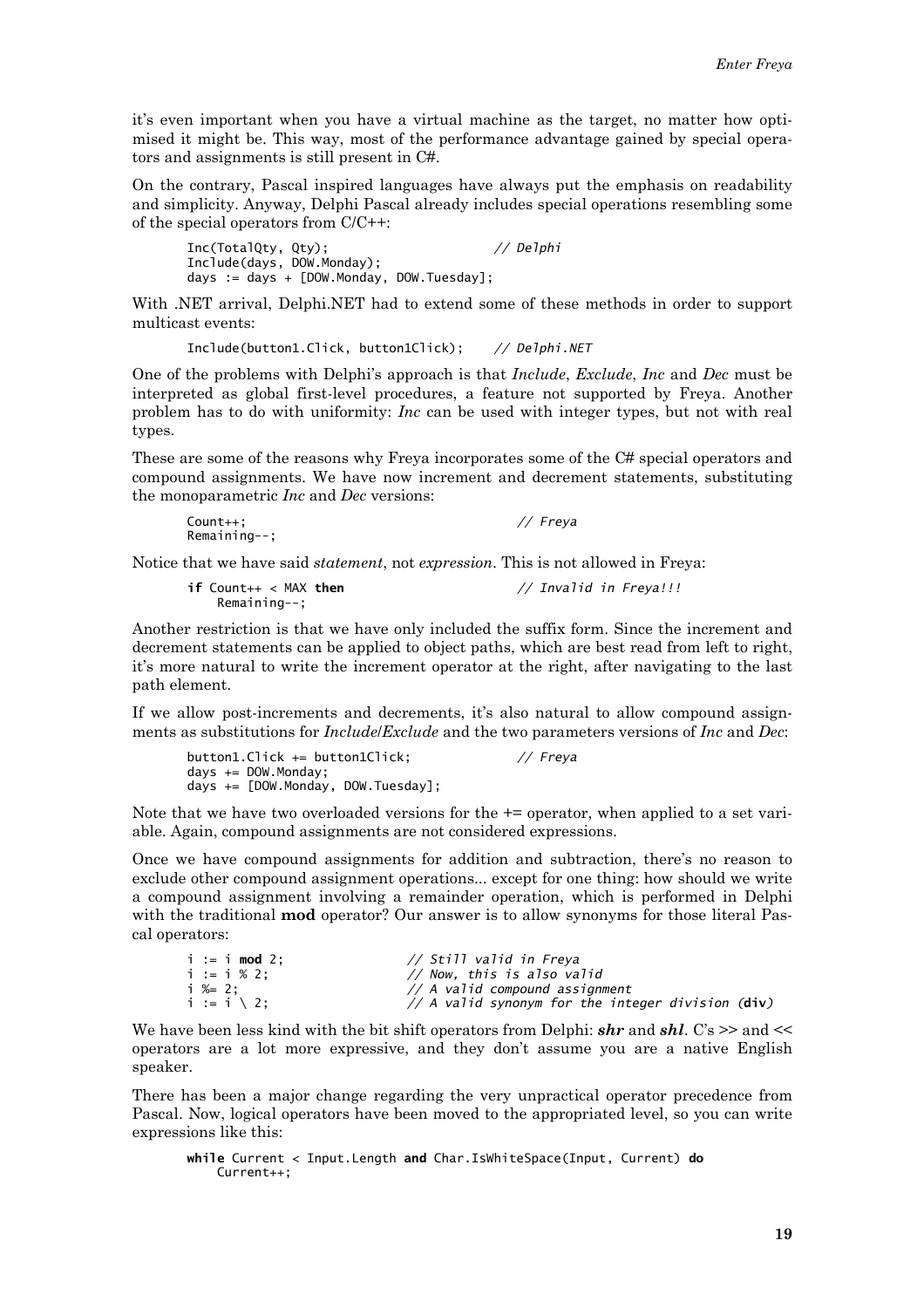<span id="page-19-0"></span>We have also introduced two new logical operators, with lower precedence than comparisons: the logical implication and the logical equivalence.

reauires Active -> RowCount >= MINROWS;

The new -> operator stands for the logical implication, and the previous expression can be rephrased as "when Active is true, RowCount should be greater or equal to MINROWS". The Delphi equivalents are:

not Active or (RowCount  $>=$  MINROWS)  $Active \leq (RowCount \geq MINROWS)$ 

The first definition is preferred, because it allows short circuit evaluation. The precise definitions for the new operators are:

 $A \rightarrow B$  $\equiv$ not A or B  $A \le -\ge B$  $\equiv$  $A = B$ 

Logical equivalence doesn't allow short circuit evaluation: the operator always needs to evaluate both operands. These two operators are a must when writing *assertions*, a feature we'll cover immediately. Eiffel, the paradigmatic language with assertions, has an *implies* operator, but we have preferred a symbolic representation, saving two reserved words.

There are other minor enhancements in order to make Freya programming an enjoyable task. For instance, we have introduced a compound operator for the negation of the set membership test:

repeat

until Input [Current] not in  $[0', 0']$ ;

It looks like SQL, but we are sure it will be welcomed by most Freya programmers.

#### User defined operators and conversions

Freva implements first class support for user defined operators. You can use both the method and operator markers when defining a symbolic operator:

```
// The ortodox syntax, identical to C#'s.<br>operator+(c1, c2: Complex): Complex;
// The substraction operator is a symbolic one, so "method-" is ok.
method-(c1, c2: Complex): Complex;
```
The **operator** marker is the only option when the operator name is an identifier, as in user defined conversions:

```
operator Explicit(C: Complex): Double;
begin
   Result := c-Reend;
operator Implicit(Value: Double): Complex;
begin
   Result := new Complex(Value, 0);
end:
```
#### **Assertions**

You can find a full description of the philosophy behind assertions and programming by contract in Bertrand Meyer's Object Oriented Software Construction. Even though most of Freya's assertions support has been borrowed directly from Eiffel, some details had been adjusted in the translation process.

The first issue has to do with the way Pascal splits declaration from implementation. Where does pre- and post-conditions belong? Let's start with preconditions. Since preconditions must be verified by the caller, at least in theory, they must be available to it. A precondition for a public method, for instance, must be declared along with the method declaration, and may only refer to other public features from the class. A precondition for a protected method may only refer to other public or protected features, and it also must be de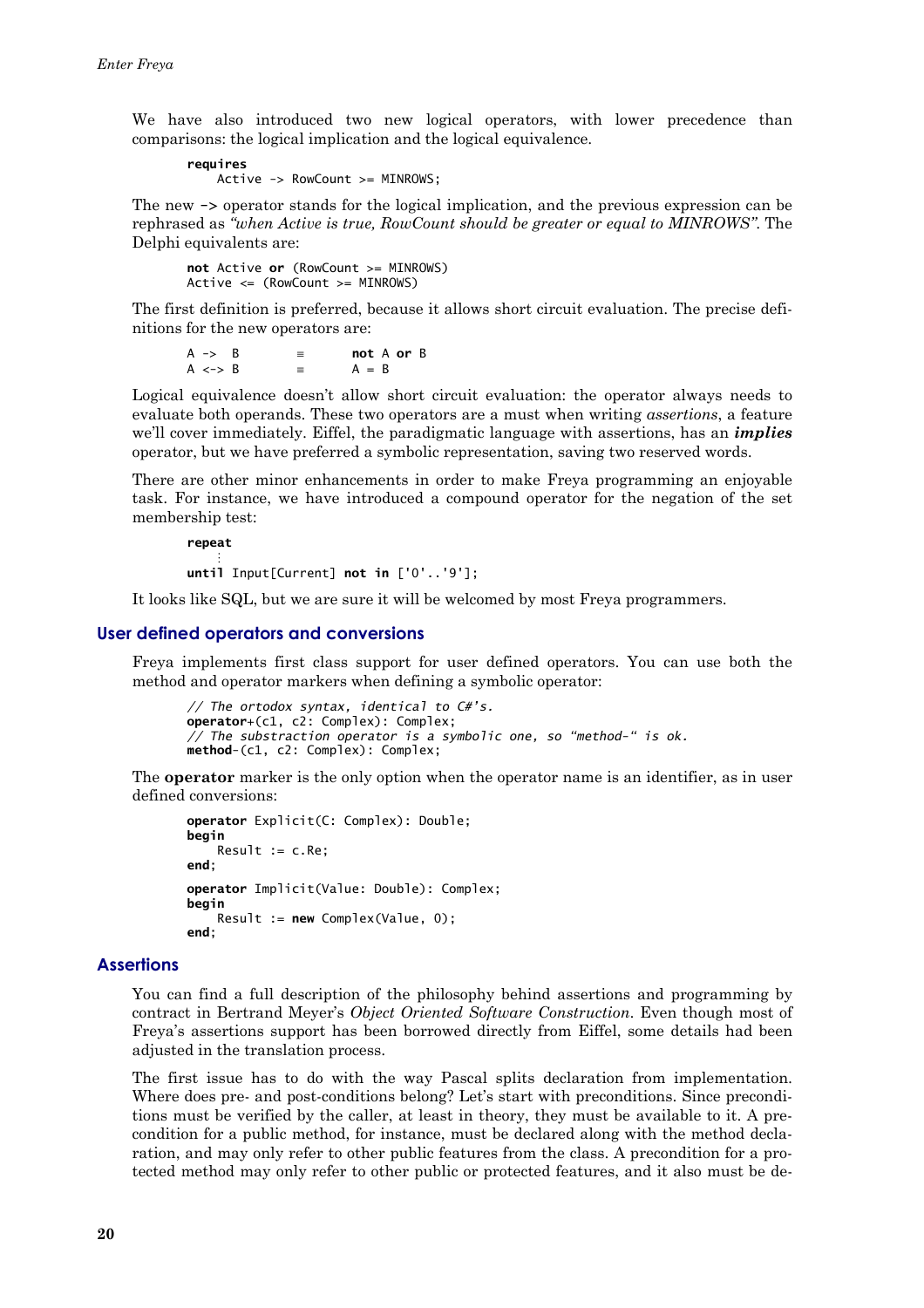clared along with the method declaration. So, this solves the location for declaring preconditions: they must be always declared inside the class declaration. For instance:

```
Stack = classpublic
   method Pop;
        requires not IsEmpty;
end:
```
Post-conditions are more complex. You can have public or declared post-conditions included in the class declaration. These declared post-conditions may only refer to features with same or wider visibility attribute. Declared post-conditions are useful to the class clients, because they explain *how* the class does its work. Of course, if one of these post-conditions fails, it would mean a failure from the class code, and there's nothing the client could do. except sending a bug report to the technical support. This is an example of a declared postcondition:

```
Stack = classpublic
   method Push(V: X):
        ensures not IsEmpty,
                Top = V: push\_on\_top;end:
```
But there are non-declared post-conditions too, like this one:

```
method Push(Value: X);
beain
   Items[Count] := Value:
    Count++;
ensures
    Count = old Count + 1;
end;
```
This post-condition refers to some internal features, as the number of items in the stack, and they must be declared after the method implementation, as shown.

Properties pose another problem related to assertions. Each property may have two associated methods for its implementation. This way, a read/write property could support two different preconditions and postconditions. Non public postconditions must be stated when implementing the corresponding accesor, but there's still a problem when read and write accesors needs different preconditions, and when they ensures distinct public postconditions.

```
property Caption: string;
      requires Value \leftrightarrow " for write<br>ensures Value \leftrightarrow " for read;
                                              for write:
```
Assertions may have a name, as this example shows:

property Top: X: readonly: requires not IsEmpty: not\_empty;

Instead of an identifier, you can associate a string literal to the assertion:

```
property Top: X; readonly;
   requires not IsEmpty: 'Cannot ask for Top when the stack is empty';
```
This rather long example summarises most of the features already discussed:

namespace Freya.DataStructures.Stacks;

nuhlic

```
Stack = class[X]protected
    Items: Array[X]:
    Count: Integer := 0;
public
    constructor;
    constructor(Capacity: Integer);
    iterator Stack: X;
```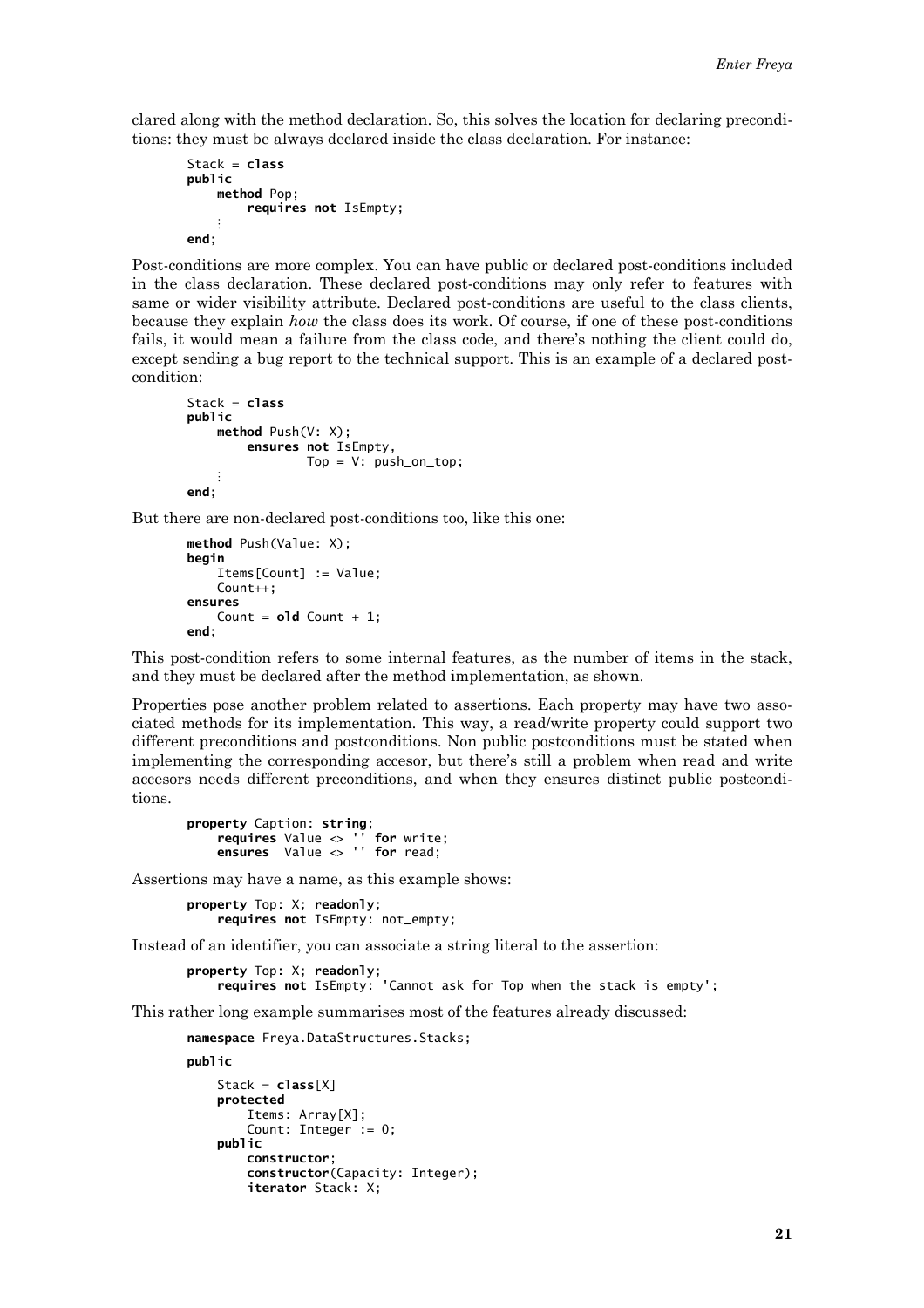```
property Top: X; readonly;
            requires not IsEmpty;
        property IsEmpty: Boolean; readonly;
        method Pop;
            requires not IsEmpty : not_empty;
        method Push(V: X);
            ensures not IsEmpty,
                   Top = V : push\_on\_top;invariant
        Count >= 0:
   end:
implementation for Stack[X] is
   constructor(Capacity: Integer);
   begin
        new Items(Capacity):
   end<sub>1</sub>constructor: Self(128);
   begin
   end;
    iterator: X:
   begin
        for I: Integer := Count - 1 downto 0 do
        begin
            Result := Items[I];Yield;
        end:
   end:
   property Top: X:
   begin
        Result := Items[Count-1];
   end;
   property IsEmpty: X;
   begin
        Result := Count = 0;
   end:
   method Pop:
   begin
        Count--;
   end:
   method Push(Value: X);
   beain
        Items[Count] := Value;
        Count++;
    ensures
        Count = \textbf{old} Count + 1;
    end;
```
end.

As you can see, class invariants can be declared using a separate section inside the class declaration.

#### Interfaces as contracts

A very interesting interaction takes place between interface types and assertions. Interfaces are abstract contracts that don't impose any constraint regarding the physical layout of the implementers. Since assertions are a formal technique for contract specification, it makes sense to associate assertions to interface declarations:

```
IStack = interface[X]property Top: X; read;
        requires not IsEmpty;
    property IsEmpty: Boolean; readonly;
    method Pon:
        requires not IsEmpty : not_empty;
```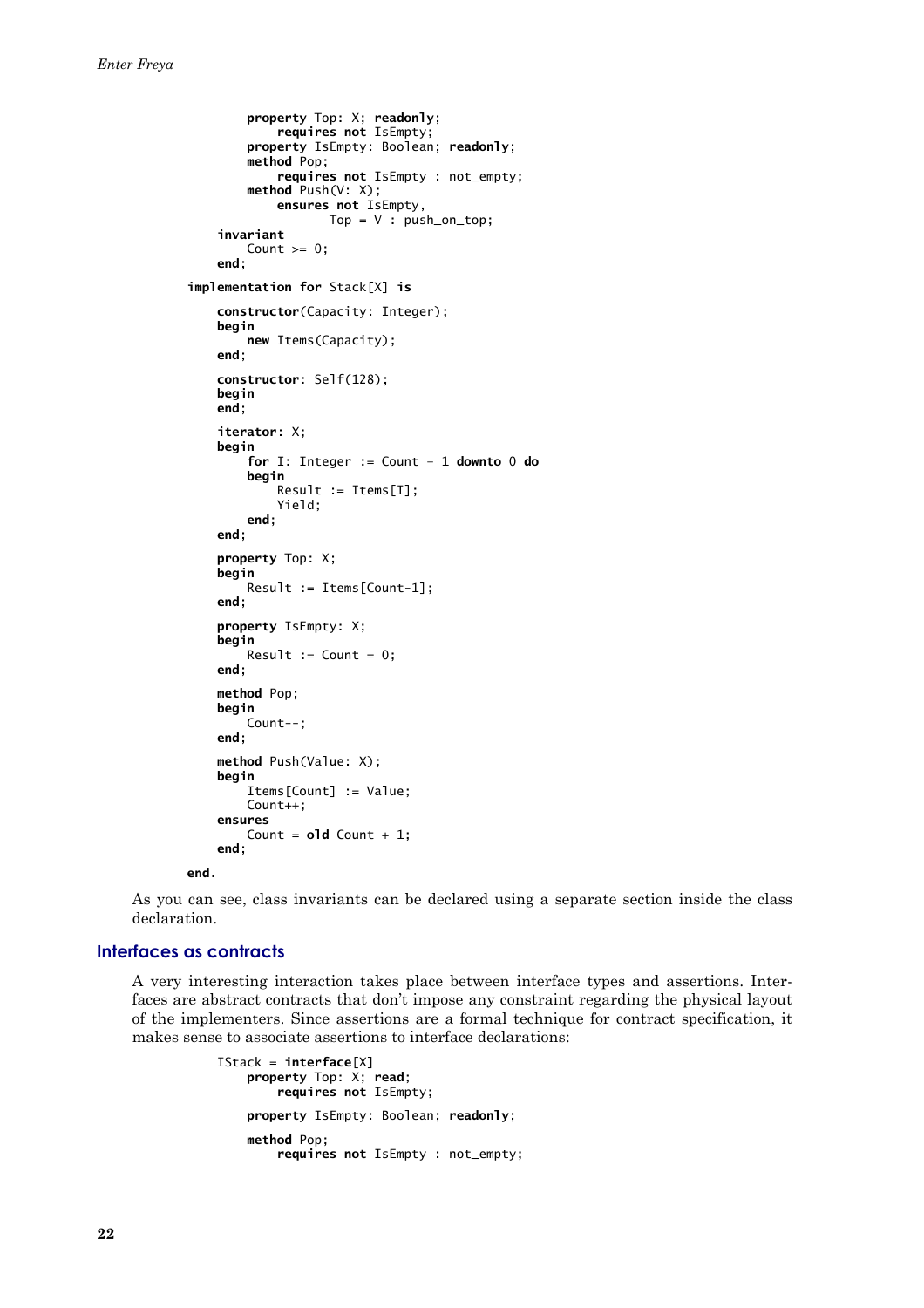```
method Push(V: X):
   ensures not IsEmpty : push fills stacks.
             Top = V: push_goes_top;
```
end;

Every class implementing IStack must honour these assertions. The implementing class does not have to repeat the assertions in its declaration, since they are added automatically by Freya.

There is a small but interesting detail in how explicit interface implementations are written in Freva:

```
ISource = interface
    property IsDone: Boolean; readonly;
    method NextChar: Char;
    event NewLine: NewLineEventHandler;
end<sup>1</sup>SourceFile = class(Isource)end:
```
Despite what the ellipsis could suggest, in a complete example there would not be any hint in the class declaration about the explicit implementation of *ISource*. The interface implementation would be totally confined to the implementation block:

```
implementation for SourceFile is
    property ISource. IsDone: Boolean:
   begin
    end:method ISource.NextChar: Char:
   heain
    end:
And
```
There are no hints in the class declaration about how *ISource* is implemented, but that's fine: these are implementation details, and the class contract should not mess with them. Something similar happens when implementing the event declared by the interface type:

```
event ISource.NewLine.Add(Value: NewLineEventHandler);
begin
end:
```
An extreme case of this design principle has to do with implementing interfaces by delegation, a trick borrowed from Delphi, not allowed in C#:

```
CustomerForm = class(System.Windows.Forms.Form, IPrintable)
private
    Grid: SuperbGridView; // This class implements IPrintable
end:
```
The link between the Grid field and the IPrintable interface is relegated to the class' implementation block:

```
implementation for CustomerForm is
    interface IPrintable = Grid;
hne
```
Once more time, there are no hints in the class declaration about how is the interface implemented.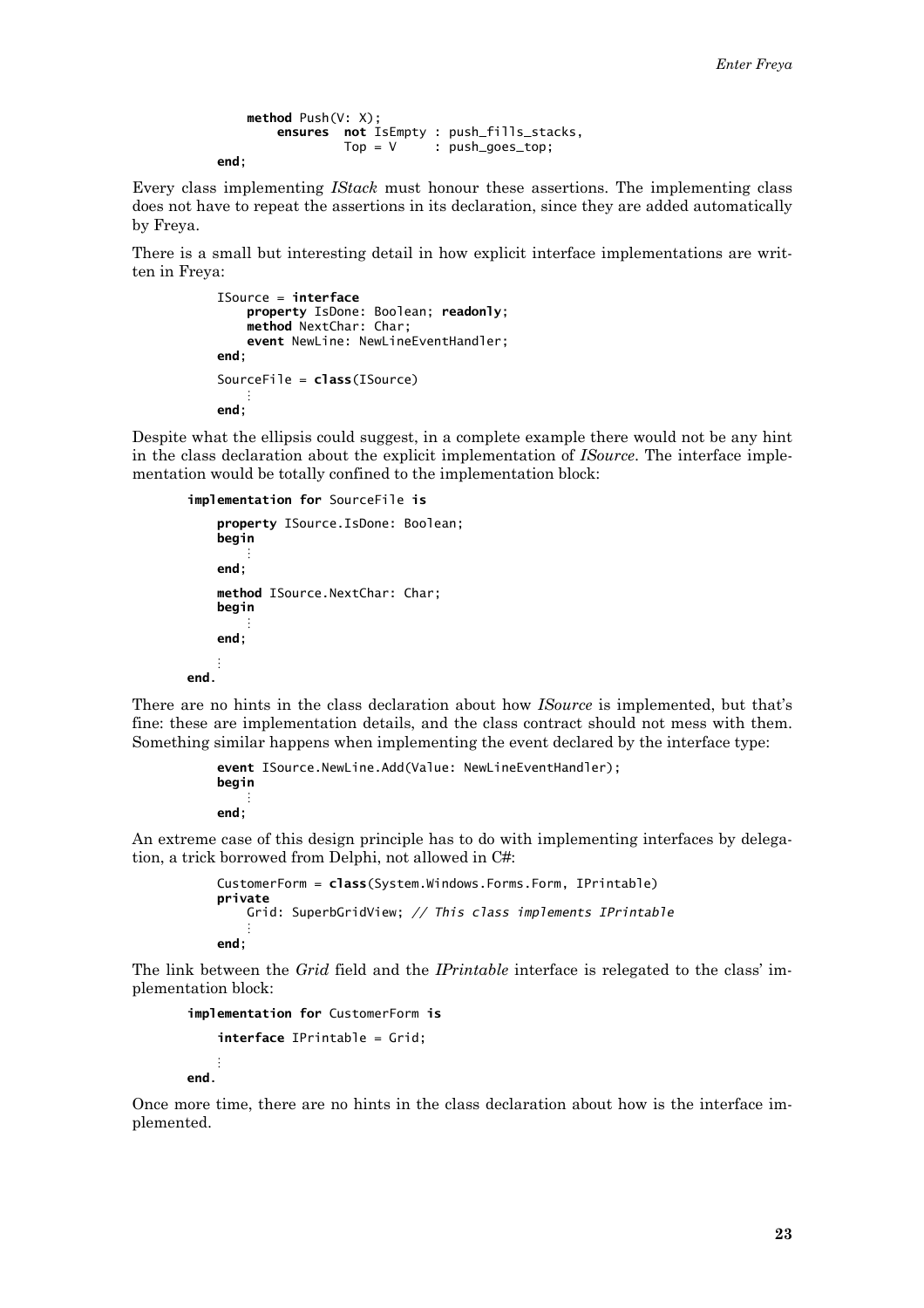## <span id="page-23-0"></span>**Current state of Freya implementation**

We already have a working compiler for Freya. It already implements all features found in .NET 1.0-1.1, almost all features from .NET and  $C# 2.0$  and even some novelties from the  $C# 3.0$  specification. The compiler is implemented with pure  $C# 2.0$ , so we still have the possibility to translate the entire source to Freya, if needed.

The parser is a LALR(1) one. Its tables are generated with GOLD Parser, a freeware tool developed by Devin Cook, and available at www.devincook.com. We use the XML export command from GOLD Parser to generate our own parsing tables for C#. These tables are interpreted by a custom parsing engine created by the authors.

The parsing engine builds an Abstract Syntax Tree from the input source, and the rest of the compiling passes are performed on this data structure. In a first semantic pass, type references are bound to external types defined by the referenced CLR assemblies. A second pass takes computes types for expressions, bind overloaded features and performs most semantic checks.

Our compiler generates code using *Reflection.Emit.* This has been a mixed blessing, since there found several problems with these classes, especially when generating generic types and multidimensional arrays. We are generating the best possible code in most cases, and we pretend to add as many sensible optimizations as possible.

> Ian Marteens ian@intsight.com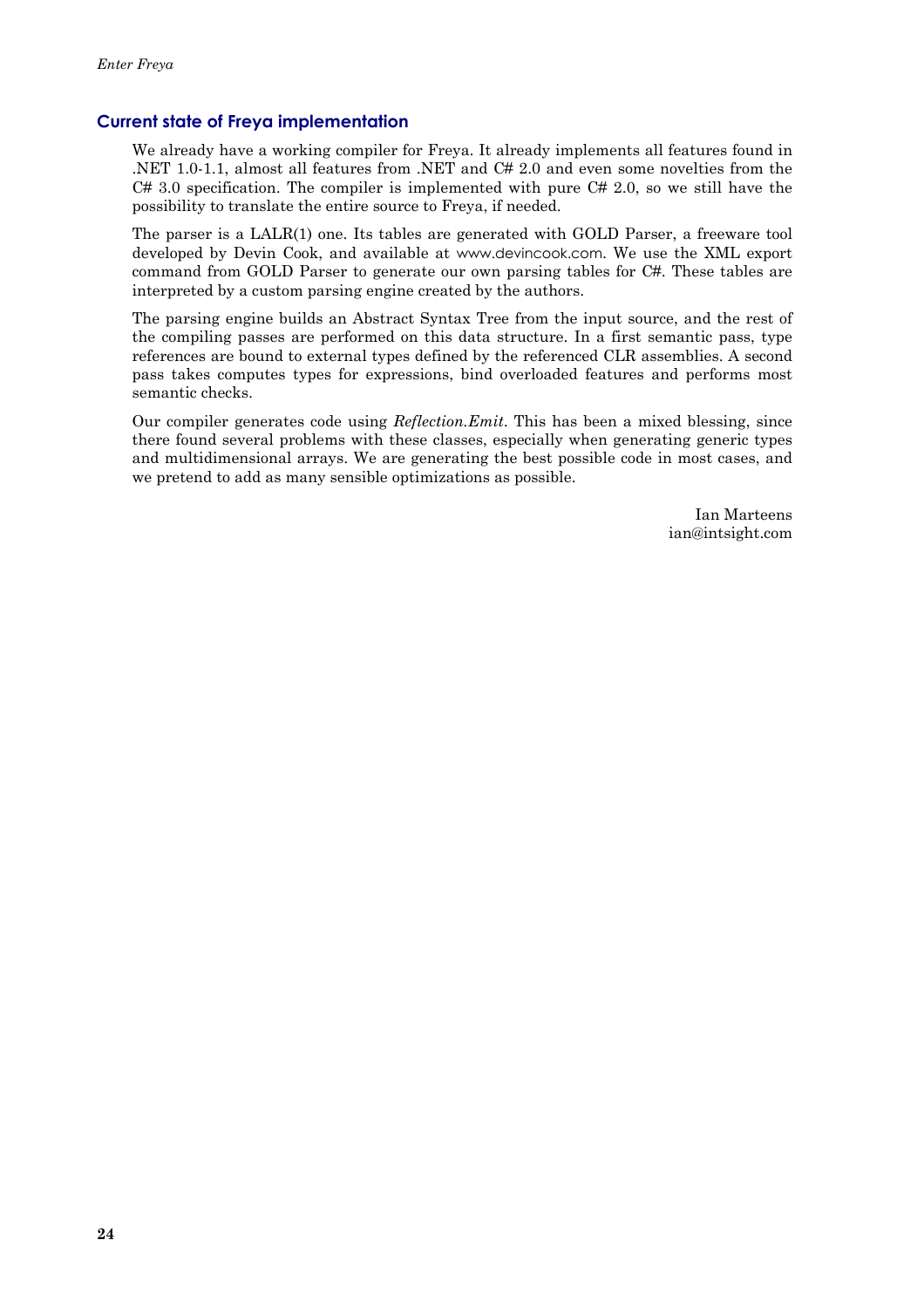# **APPENDIX A: FREYA RESERVED WORDS**

<span id="page-24-0"></span>

| abstract    | fault          | nil       | shl           |
|-------------|----------------|-----------|---------------|
| and         | finally        | not       | $_{\rm{shr}}$ |
| as          | for            | of        | sealed        |
| begin       | goto           | old       | static        |
| case        | if             | operator  | then          |
| class       | implementation | or        | to            |
| const       | in             | out       | try           |
| constructor | interface      | override  | until         |
| destructor  | internal       | private   | using         |
| div         | invariant      | property  | var           |
| do          | is             | protected | virtual       |
| downto      | iterator       | public    | while         |
| else        | loop           | raise     | with          |
| end         | method         | readonly  | xor           |
| ensures     | mod            | record    |               |
| event       | namespace      | repeat    |               |
| except      | new            | requires  |               |

Special procedure identifiers: Exit, Break, Continue, Yield.

Special object references: Self, Inherited.

Special variable: Value (only allowed in a property's declared pre- or post-condition). Special event access indicators: Add, Remove (only in explicit event implementations).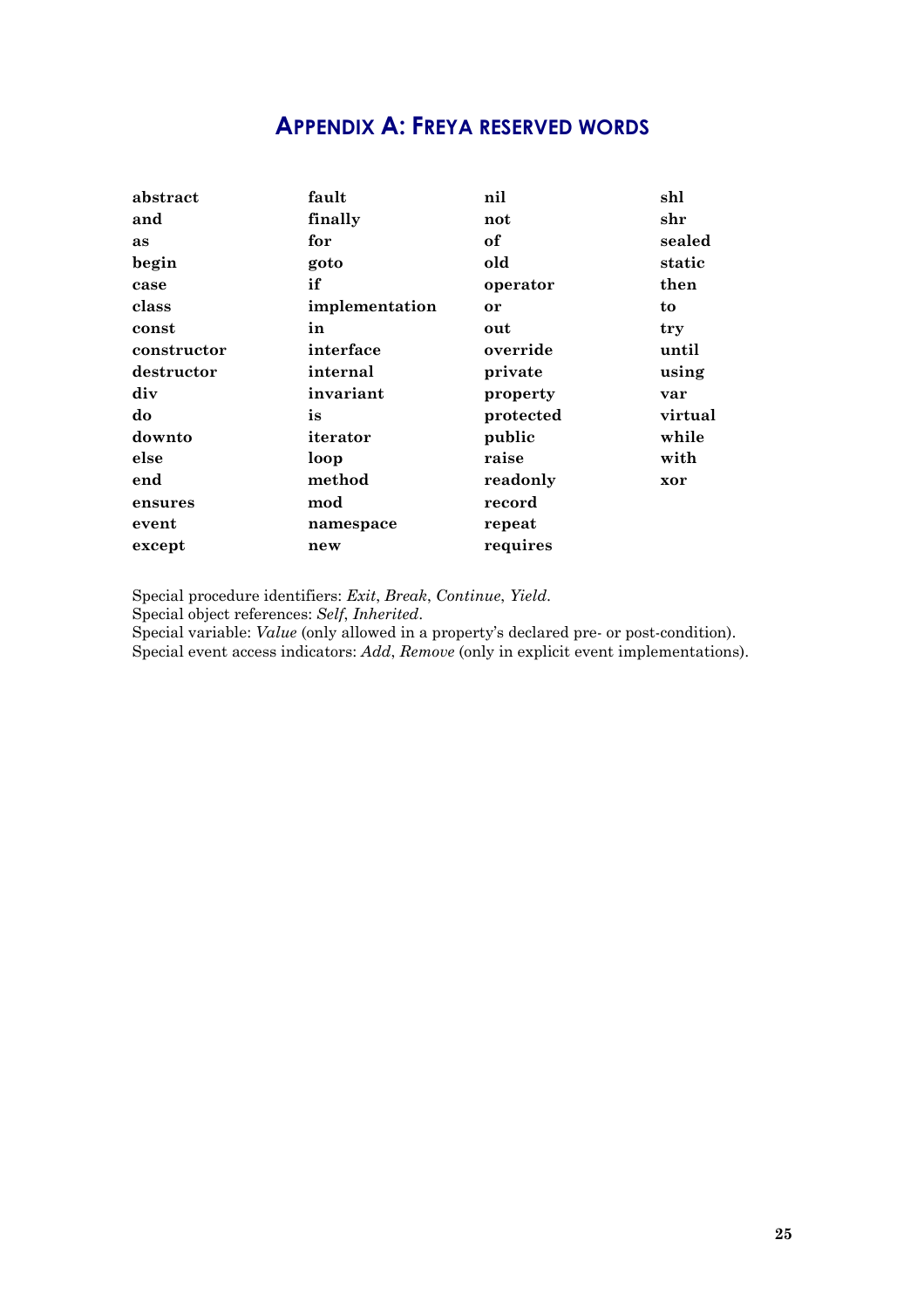## <span id="page-25-0"></span>**APPENDIX B: A SIMPLE SORTED BINARY TREE IN FREYA**

```
using System;
namespace Freya.DataStructures.Trees;
public
    BinaryTree = class[X(IComparable)]protected
         TreeNode = classpublic
             Value: X;
             Left, Right: TreeNode;
             constructor TreeNode(Value: X);
             method Contains(Value: X): TreeNode;
             iterator Preorder: X;
         end:
         Root: TreeNode;
    public
         method Add(Value: X);
         method Contains(Value: X): Boolean;
         iterator Preorder: X:
    end:
implementation for BinaryTree[X]. TreeNode is
    constructor TreeNode(Value: X);
    begin
         Self Value := Value;and \cdotmethod Contains(Value: X): TreeNode;
    begin
         if Value.CompareTo(Self.Value) = 0 then
             Result := Self
         else if Value.CompareTo(Self.Value) < 0 then
             if Left \sim nil then
                  Result := Left.Contains(Value)
             else
                  Result := nilelse if Right \langle \rangle nil then<br>Result := Right.Contains(Value)
         else
             Result := nil:end;
    iterator Preorder: X:
    beain
         Result := Value;
         Yield:
         if Left \Leftrightarrow \text{nil} \text{ then}<br>for Result in Left.Preorder do Yield;
         if Right \langle nil then
             for Result in Right. Preorder do Yield;
    end;
implementation for BinaryTree[X] is
    method Contains(Value: X): Boolean;
    beain
        Result := Root \langle nil and Root. Contains (Value) \langle nil;
    end:
    method Add(Value: X);
    var
         Parent, Current: TreeNode;
    begin
         Parent := nil;Current := Root:while Current \leftrightarrow nil and Value. CompareTo(Current. Value) \leftrightarrow 0 do
         begin
             Parent := Current:
```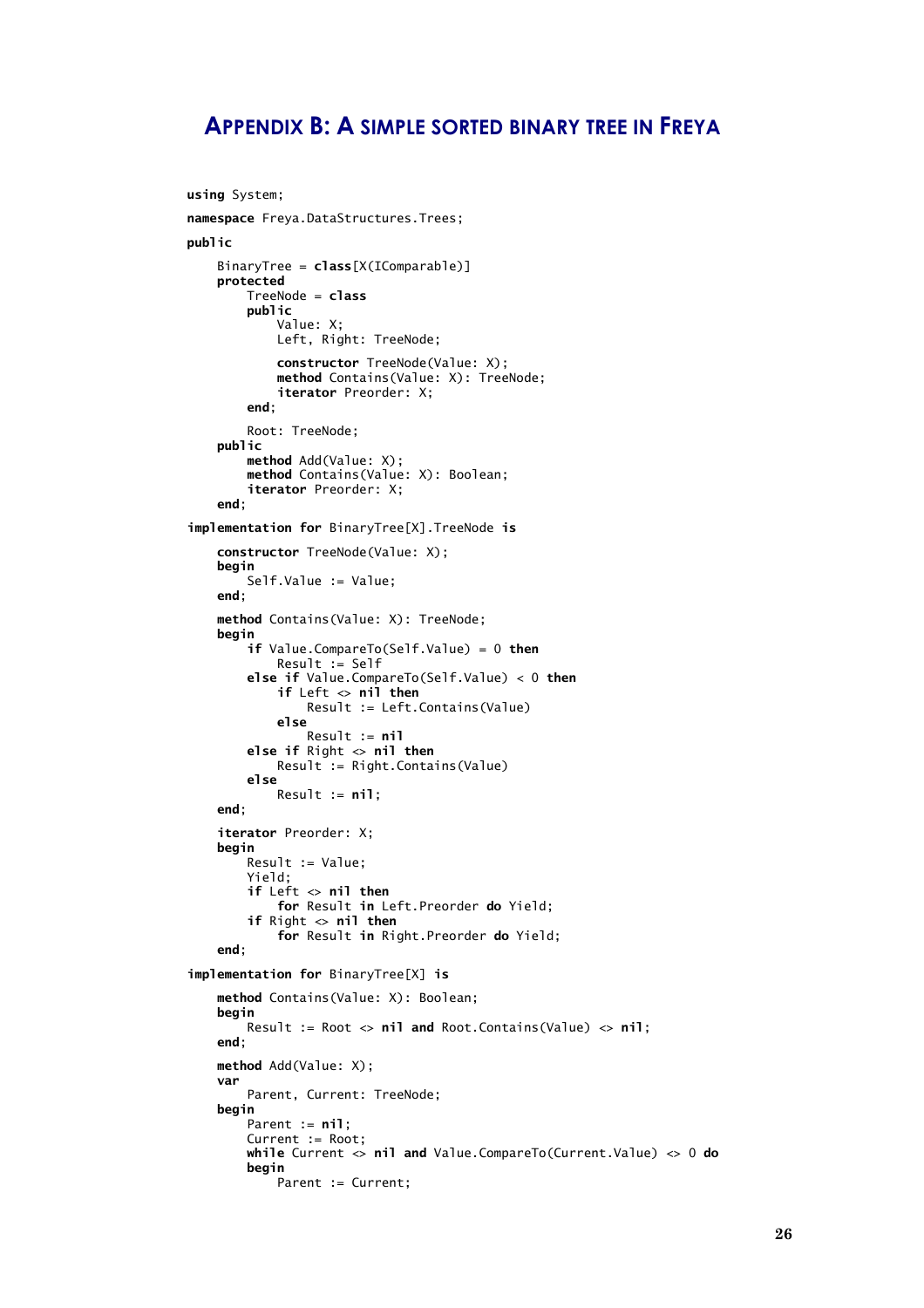```
if Value.CompareTo(Current.Value) < 0 then
              Current := Current.Left
          else
              Current := Current.Right;
     end;
     if Current = nil then
     begin
         ...<br>Current := new TreeNode(Value);<br>if Parent = nil then<br>Root := Current
         else if Value.CompareTo(Parent.Value) < 0 then
              Parent Left := Current
          else
              Parent.Right := Current;
    end;
end;
iterator Preorder: X;
begin
    ...<br>if Root <> nil then<br>for Result in Root.Preorder do
              Yield;
end;
```

```
end.
```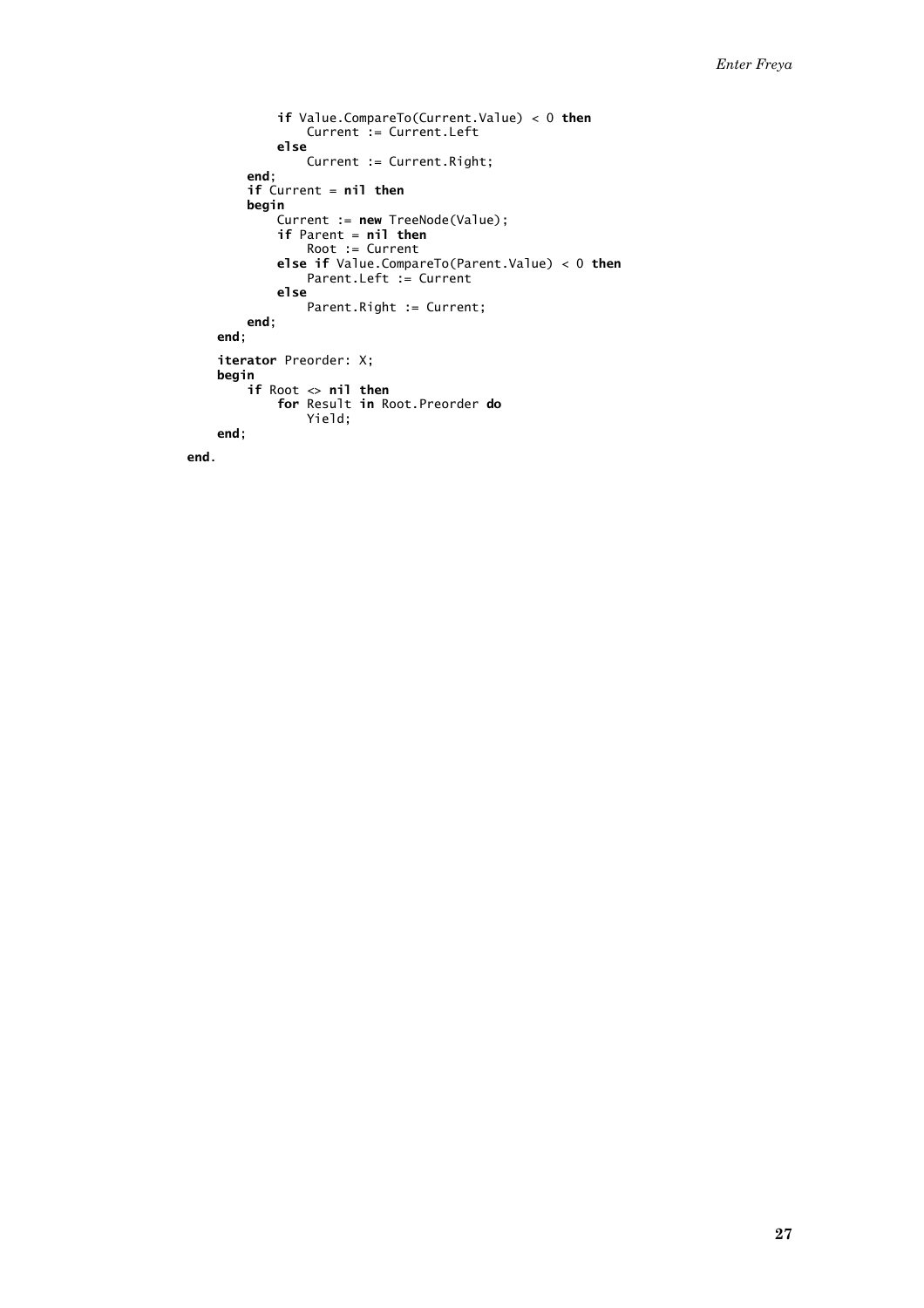## <span id="page-27-0"></span>**APPENDIX C: A TOP-DOWN PARSER FOR NUMERIC EXPRESSIONS**

```
using System, System. IO;
namespace Freya. Examples. Parser;
public
    Parser = classnrotected
         Lexer: Lexer := nil;method Expression: Double;
         method Term: Double;<br>method Term: Double;<br>method Factor: Double;
    public
         method Compile(Input: String): Double;
    end:
private
    Tokens = (Number, Plus, Minus, Times, Divide, LPar, RPar, Eof);
    Lexer = classpublic
         constructor Lexer(Input: String);
         property Token: Tokens; readonly;<br>property Value: Double; readonly;
         method Next;
    end:
implementation for Lexer is
    var
         Input: String;
         Current: Integer:
    constructor Lexer(Input: String);
    begin
         ...<br>Self.Input := Input;<br>Self.Current := 0;
         Self.Next;
    end;
    method Next;
    begin
         Value := 0;
         while Current < Input.Length and
              Char IsWhiteSpace(Input, Current) do
              Current++;
         if Current >= Input. Length then
              Token := Tokens.Eof
         می آم
         begin
              case Input[Current] of
                   '0'. '9':
                   begin
                       Token := Tokens.Number;
                       repeat
                            Value := Value * 10 + Input[Current].Ord - '0'.Ord;Current++until Current >= Input. Length or
                            Input[Current] < '0' or Input[Current] > '9';
                  end:
                   #0 : Token := Tokens.Eof;
                   "- " : Token := Tokens.Plus;<br>'-': Token := Tokens.Plus;<br>'-': Token := Tokens.Minus:
                   '*': Token := Tokens. Times;
                   '/': Token := Tokens.Divide;
                   "(': Token := Tokens.LPar;
                   ')': Token := Tokens.RPar;
              else
                   raise new Exception('Invalid character: ' + Input[Current]);
              end;
              if Token not in [Tokens.Eof, Tokens.Number] then
                  Current++:
```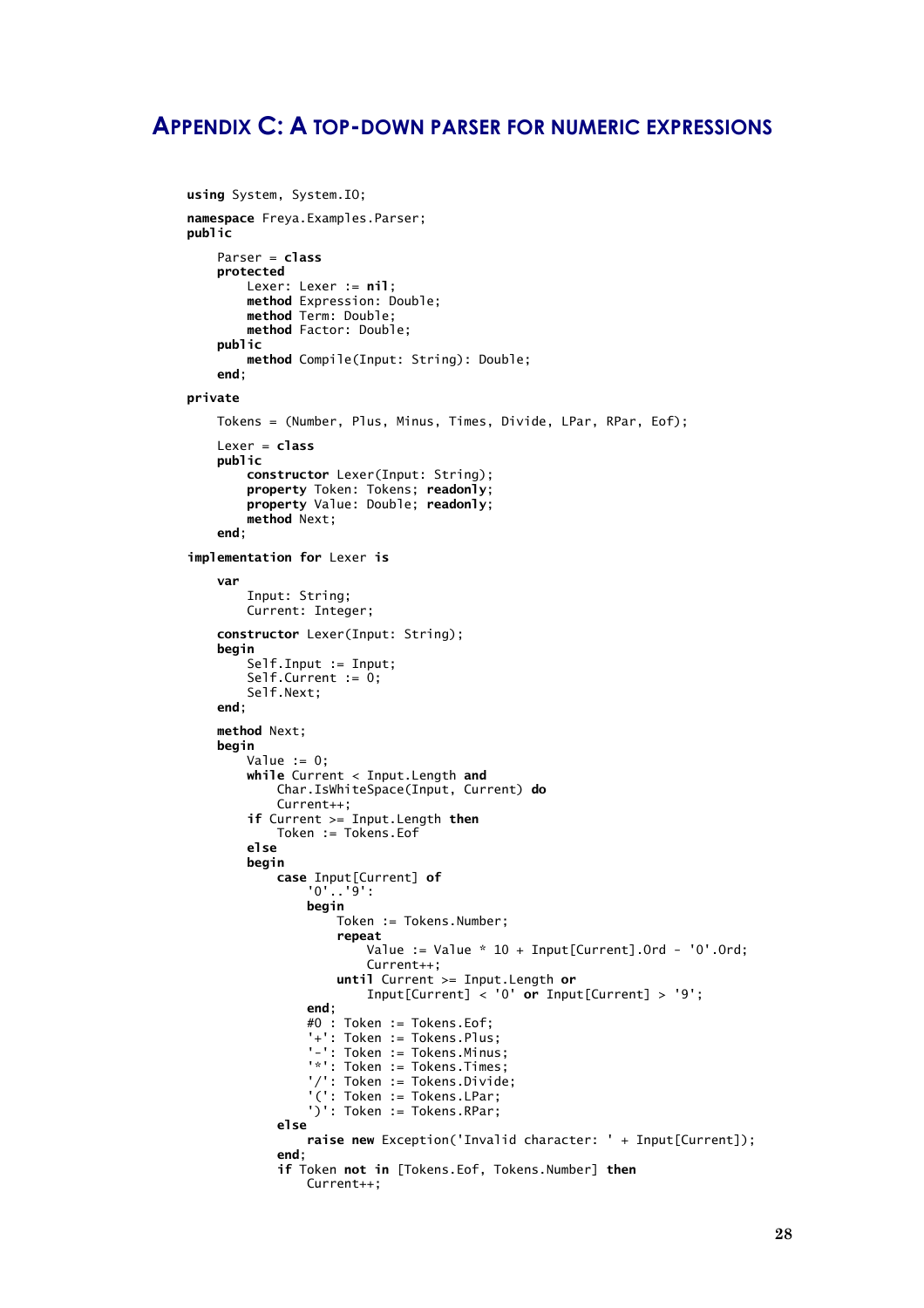```
end;
   end:
implementation for Parser is
   method Compile(Input: String): Double;
   begin
        Lexer := new Lexer(Input);
        try
            Result := Expression;
            if Lexer Token \leftrightarrow Tokens Eof then
                raise new Exception('Invalid expression ending');
        finally
           Lexer := nil;end:
   end;
   method Expression: Double;
   begin
        Result := Term;var T := Lexer. Token;
        while T in [Tokens. Plus, Tokens. Minus] do
        begin
            Lexer.Next;
            if T = \text{Tokens}. Plus then
                Result += Term
            else
                Result -= Term;
            T := Lexer.Token:
        end:
   end:
   method Term: Double;
   begin
        Result := Factor;
        var T := Lexer. Token;
        while T in [Tokens. Times, Tokens. Divide] do
        begin
            Lexer.Next;
            if T = \text{Tokens.} Times then
                Result *= Factor
            else
                Result /= Factor;
            T := Lexer. Token:
        end:
   end;
   method Factor: Double;
   begin
        if Lexer. Token = Tokens. Number then
        begin
            Result := Lexer.Value;
            Lexer.Next;
        end
        else if Lexer. Token = Tokens. LPar then
        begin
            Lexer.Next;
            Result := Expression;
            if Lexer. Token \leq Tokens. RPar then
                raise new Exception('Right parenthesis expected');
            Lexer.Next;
        end
        else
            raise new Exception('Number or left parenthesis expected');
   end:
implementation
   method Main:
   begin
        with var P := new Parser do
        loop
            Console.Write('?');
            with var S :=Console ReadLine do
            try
                if String. IsNullOrEmpty(S) then Exit;
```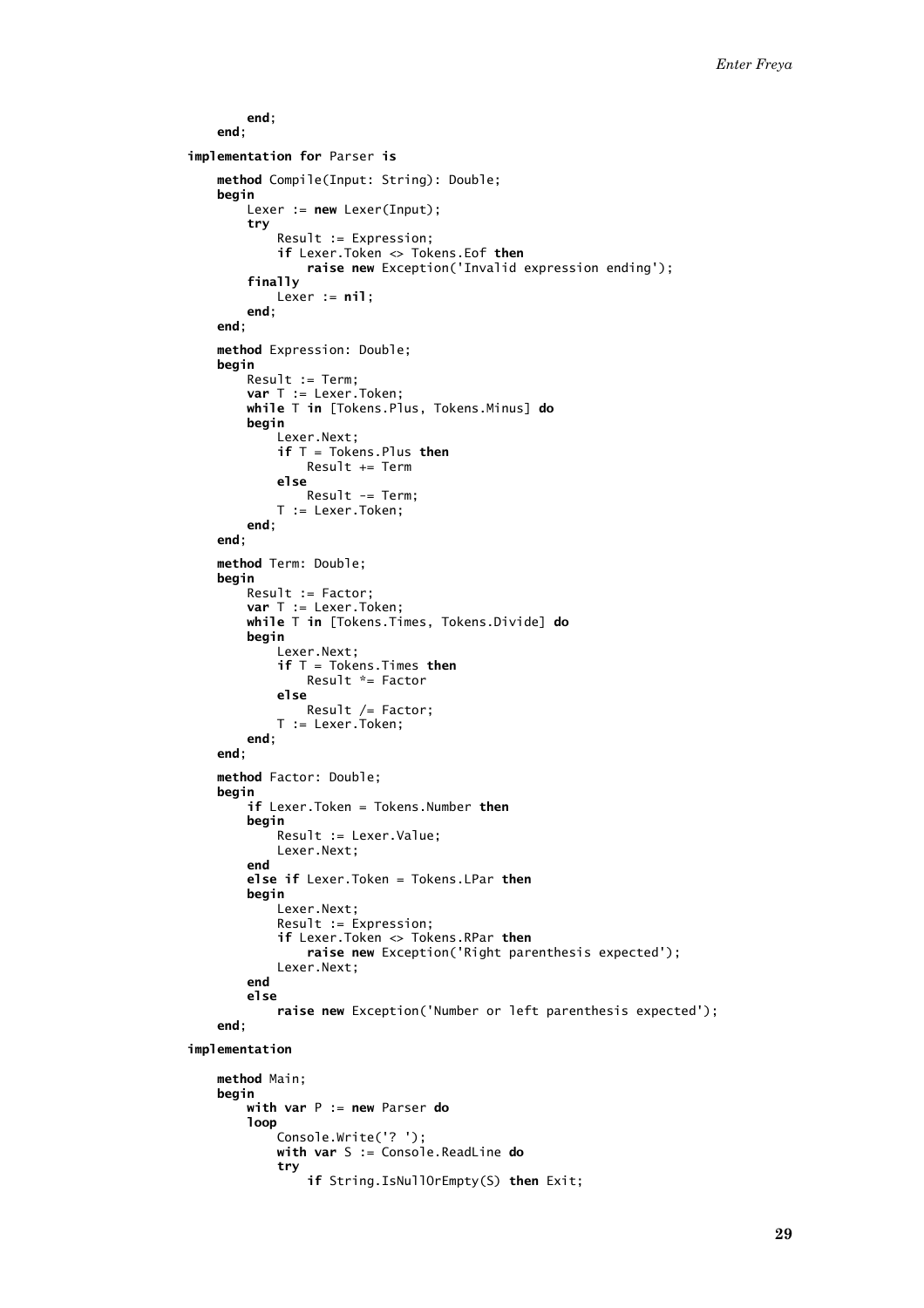```
var d := P.Compile(S);<br>
Console.Write('= ');<br>
Console.WriteLine(d);<br>
except e: Exception do<br>
Console.WriteLine(e.Message);
           end;<br>end;<br>;
end;
```
end.